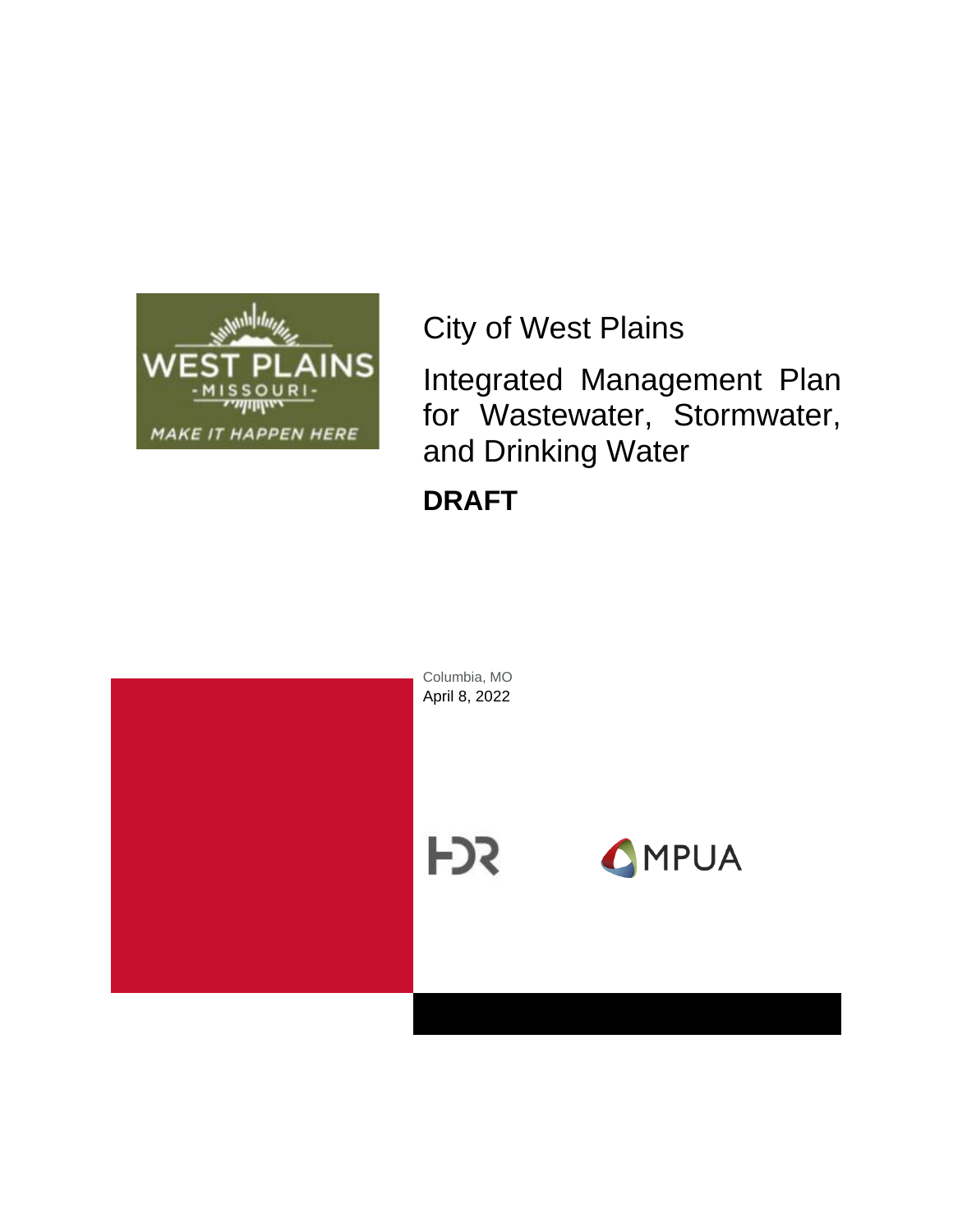

## **Table of Contents**

#### **List of Tables**

| Table 2. Summary of New Collection System Investment Costs and Implementation Schedules 12 |  |
|--------------------------------------------------------------------------------------------|--|
| Table 3. Summary of New Drinking Water System Capital Investments Included in the IMP 13   |  |
| Table 4. Drinking Water System Investments to Address New Regulatory Requirements.  14     |  |

#### **List of Figures**

| Figure 3. Estimated Annual Wastewater, Drinking Water, and Stormwater Costs for the IMP.  16       |  |
|----------------------------------------------------------------------------------------------------|--|
| Figure 4. Comparison of Projected Average Monthly Residential Water and Wastewater Bills for Three |  |
|                                                                                                    |  |

#### **Appendices**

Appendix A. 30-Year Spending Projections.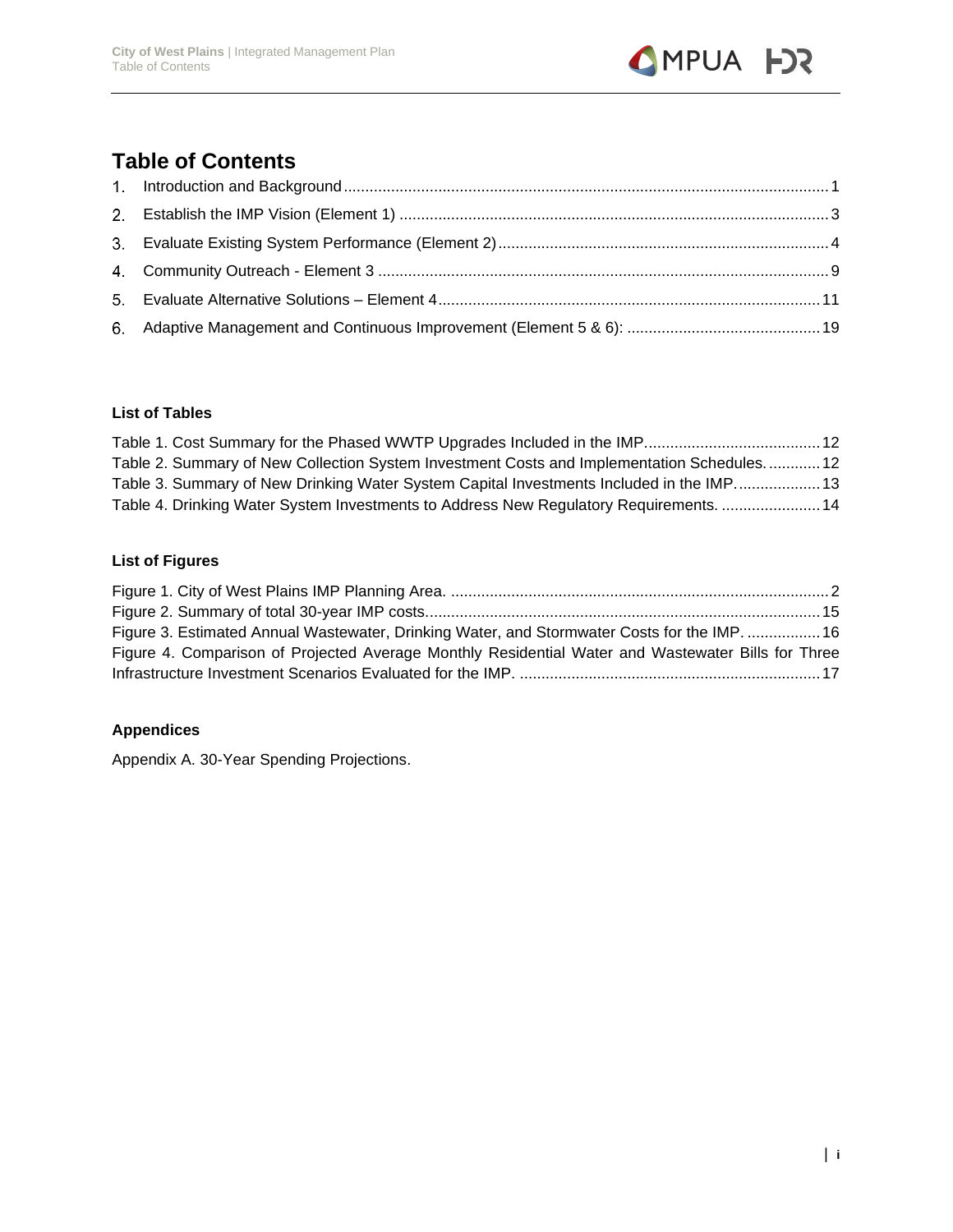

## <span id="page-2-0"></span>1. Introduction and Background

The City of West Plains, Missouri (City) is currently facing significant infrastructure challenges that will impact planning decisions and drive investments over the next several decades. This integrated plan includes a 30-year planning period that prioritizes the recently identified capital investments to their wastewater, drinking water, and stormwater management systems. The need for these infrastructure investments is caused by a variety of issues including aging and failing infrastructure assets, regulatory compliance, and meeting capacity needs for economic development. In January 2021, the City discussed the impact of implementing these major projects with the West Plains City Council (Council) and found that combined drinking water and wastewater user rates would need to increase by 150% in the first six years, which would cause undue financial burdens for customers.

The City's situation is not unique, as aging infrastructure, increasingly complex water quality issues, and challenging economic conditions have strained municipal utility management and impacted community affordability across the country. In 2011, the US Environmental Protection Agency (EPA) recognized that when afforded the opportunity to use regulatory flexibilities to balance wastewater and stormwater improvements, municipalities can appropriately prioritize and schedule work that is affordable, aligns with community priorities, and meets regulatory obligations<sup>1</sup>. The Missouri Department of Natural Resources (MDNR) also understands the value of integrated planning and supports municipality efforts to develop implementation schedules that align with community priorities and affordability<sup>2</sup>.

In 2012, EPA<sup>3</sup> released the *Integrated Municipal Stormwater and Wastewater Planning Approach Framework* (Framework), which outlined the guiding principles and elements that municipalities should follow if they wish to pursue this integrated planning approach. In January 2021, EPA<sup>4</sup> acknowledged that the cost of drinking water system improvements also impacts ratepayers and should be considered in longterm infrastructure planning efforts. EPA's six planning elements include:

**Element 1:** A description of the water quality, human health, and regulatory issues to be addressed.

**Element 2:** A description of existing wastewater and stormwater systems under consideration and summary information describing the systems' current performance.

**Element 3:** A process which opens and maintains channels of communication with relevant community stakeholders in order to give full consideration of the views of others in the planning process and during implementation of the plan.

**Element 4:** A process for identifying, evaluating, and selecting alternatives and proposing implementation schedules.

**Element 5:** A process for evaluating the performance of projects identified in a plan.

**Element 6:** An adaptive management process for making improvements to the plan.

In 2021, the City was awarded an MDNR technical assistance grant through the Missouri Public Utility Alliance (MPUA) Resource Services Corporation to develop an Integrated Management Plan (IMP) that

<sup>1</sup> Stoner, N. and C. Giles. 2011. Achieving Water Quality through Integrated Municipal Stormwater and Wastewater Plans. October 27, 2011. Washington DC.

<sup>&</sup>lt;sup>2</sup> Hirschvogel, L. 2016. Missouri Integrated Planning Framework. Water Protection Program. Jefferson City, Missouri.

<sup>3</sup> Stoner, N. and C. Giles. 2012. Integrated Municipal Stormwater and Wastewater Planning Approach Framework. June 5, 2012. Washington DC.

<sup>4</sup> EPA. 2021. 2021 Financial Capability Assessment Guidance, pre-publication version. Office of Water. Washington, DC.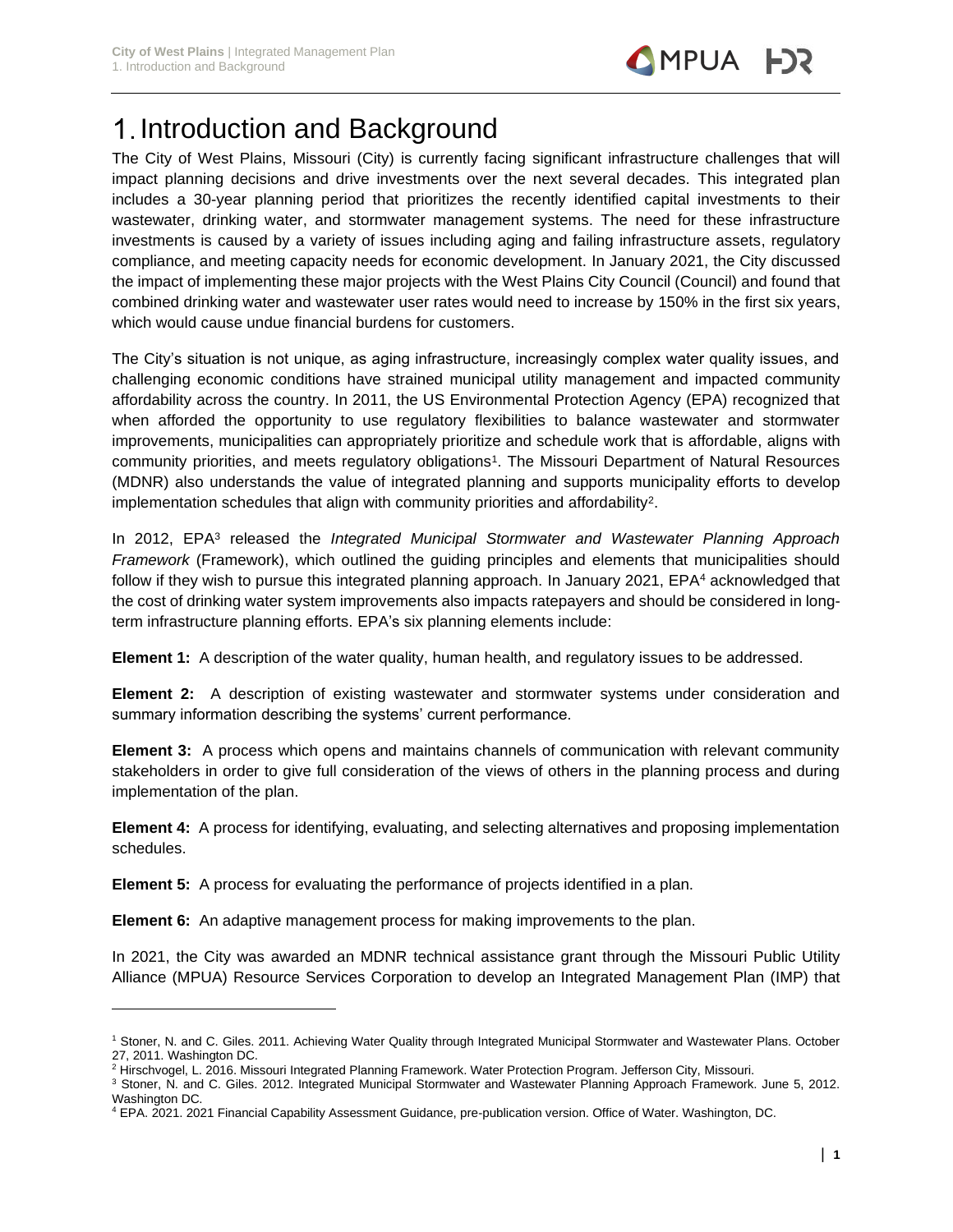

aligns with EPA's 2012 Framework. This document summarizes the results of the City's planning efforts. Specifically, the IMP outlines affordable wastewater, drinking water, and stormwater system improvements and implementation schedules that address the City's known infrastructure challenges, improve water quality, and provide regulatory certainty over the next 30 years. Results from this planning effort will be used to inform future capital improvement projects and extend Clean Water Act compliance schedules to maintain community affordability over the planning period.



**Figure 1. City of West Plains IMP Planning Area.**

<span id="page-3-0"></span>The IMP reflects the City's understanding of infrastructure needs and regulatory priorities over the next 30 years with respect to the information currently available. As described in EPA's Framework, integrated planning is an iterative process that should be reevaluated as needs change over time. Consistent with this principle, the City intends to update the IMP at least every five years to address changes in community priorities, regulatory initiatives, economic conditions, technological developments, and system understanding. This adaptive management approach provides the opportunity for the reprioritization of projects and programs through informed decision-making to yield a dynamic and living long-range plan.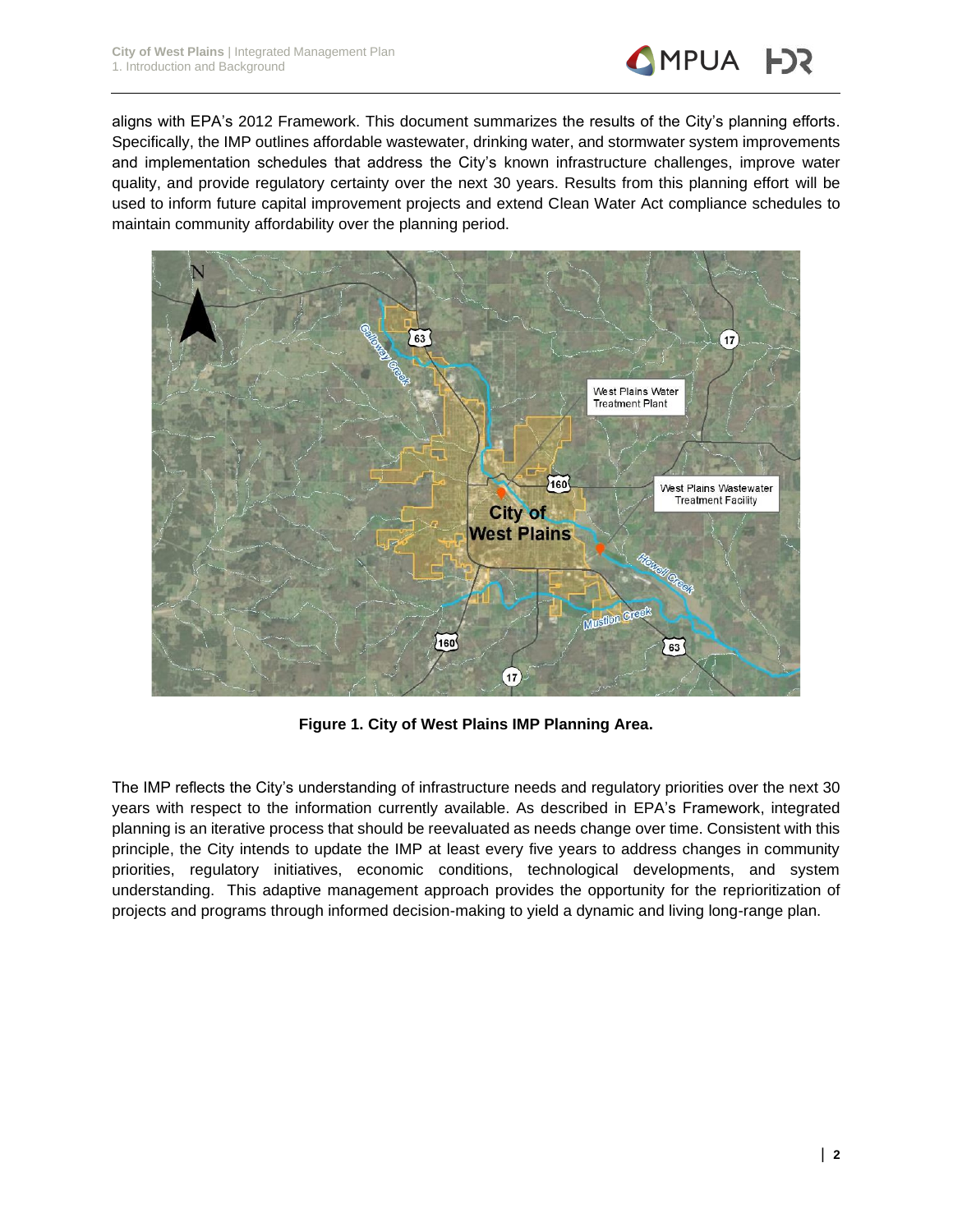

## <span id="page-4-0"></span>2. Establish the IMP Vision (Element 1)

Element 1 of EPA's framework involves identifying the important regulatory, environmental, human health, and infrastructure issues that will be addressed in the plan. Early in the planning process, the City identified a set of goals and issues that should be addressed by the IMP<sup>5</sup>.

The City's IMP goals are as follows:

- **Appropriately sequence necessary wastewater, drinking water, and stormwater improvements -** Recent wastewater and drinking water master planning efforts have identified significant capital improvements that are needed to achieve regulatory requirements, meet customer demands and service needs, and repair aging and failing infrastructure. The IMP should identify the most affordable and cost-effective sequencing schedule for those improvements over the next 30 years.
- **Achieve regulatory certainty -** The City faces several evolving state and federal drivers that will impact infrastructure planning for all three systems included in the IMP. The IMP should provide the City with regulatory certainty over the planning period.
- **Maintain affordable rates -** Financial impacts on all City ratepayers must be carefully considered as IMP alternatives are developed or implemented. The IMP project implementation schedule should identify the most cost-effective approach to meet the City's needs.
- **Consider community priorities -** The City understands that integrated planning is a communitydriven process and stakeholder involvement is critical to developing an effective IMP. Over time, the planning process should provide community stakeholders with opportunities to inform IMP projects and schedules.

The final projects and implementation schedules identified in this initial IMP report are consistent with the goals established during the visioning process. Over time, the City will reevaluate these goals and refine them as necessary to address new challenges or community priorities. Revised goals will be documented in future IMP updates.

<sup>&</sup>lt;sup>5</sup> Link to IMP Vision document on City website.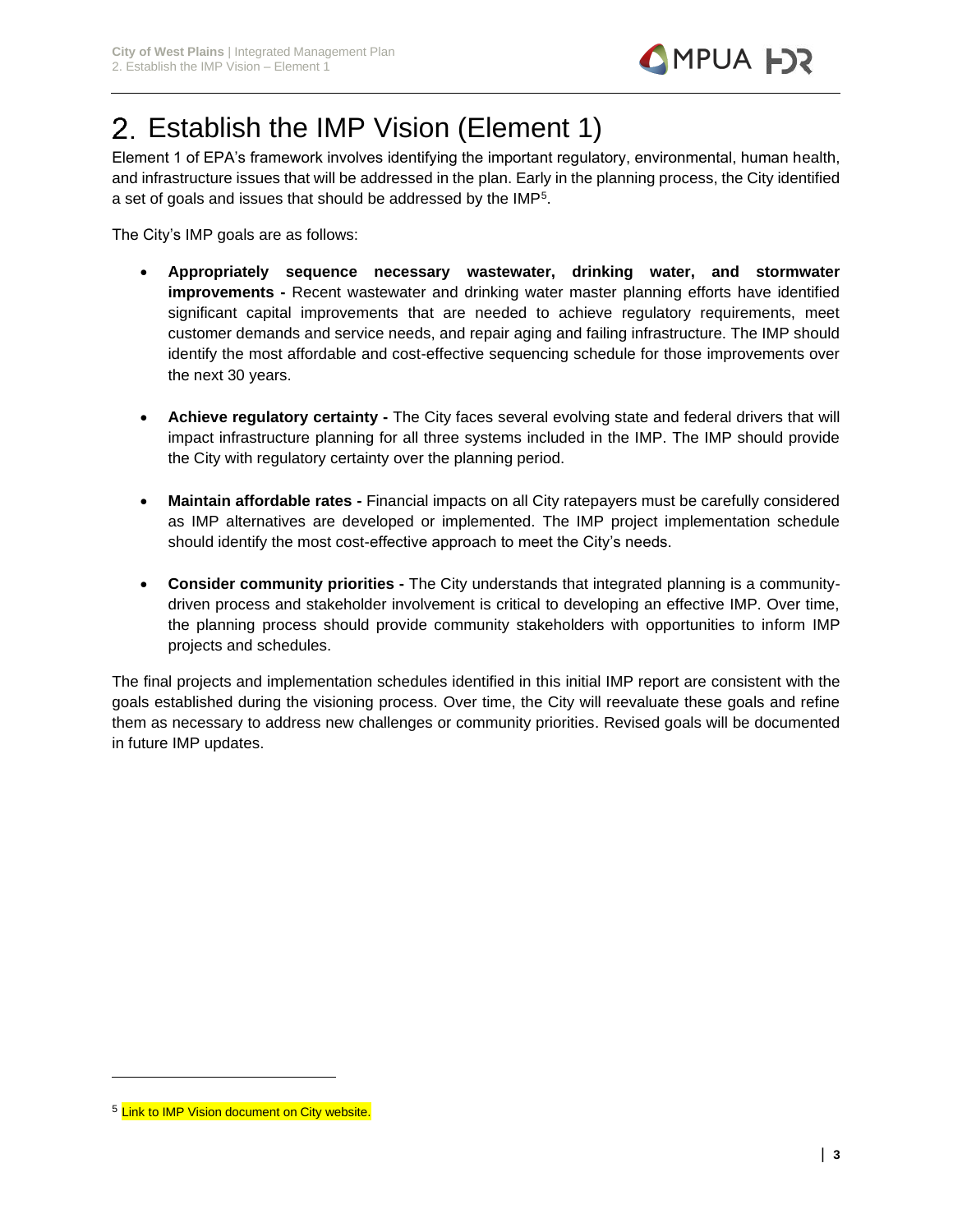

## <span id="page-5-0"></span>Evaluate Existing System Performance (Element 2)

Element 2 of EPA's Framework includes evaluating the existing performance and needs of existing wastewater, stormwater, and drinking water systems. This step helps to identify the potential scope of necessary infrastructure improvements and forms the basis for developing solutions in Element 4.

As part of the existing system performance evaluation, the City performed a comprehensive review of existing assets to gain a better understanding of current infrastructure performance and recommendations for future improvements. Those planning efforts include:

- **Wastewater System –** In 2021, Burns and McDonnell Engineering Company, Inc., completed two evaluations of the City's wastewater treatment and collection system. Results were documented in a Wastewater Treatment Plant (WWTP) Evaluation (2021 WWTP Evaluation) report<sup>6</sup> and Flow Analysis and Inflow and Infiltration (I/I) Evaluation (2021 I/I Evaluation) memorandum<sup>7</sup>.
- **Stormwater System –** In 2012, Great River Associates, Inc., completed a holistic, three-phased Stormwater System Evaluation and Planning Study<sup>8</sup> (2012 Stormwater Study). Phase I developed a preliminary model of the drainage system, Phase II updated the model with a gap assessment and incorporated additional information at bridges, culverts, and updated flow data, and Phase III identified and prioritized project areas to mitigate flood prone areas.
- **Drinking Water System –** In 2019, Gonzalez Companies, LLC completed a Water Treatment Facility Master Plan<sup>9</sup> (Water Master Plan) for the City's drinking water system. In 2020, Toth and Associates, Inc., used information from the plan to develop a Bond Level Cost Submittal (BLCS) report<sup>10</sup>.

A summary of the existing system performance is included below.

## 3.1 Environmental and Regulatory Assessment

The City performed a comprehensive review of current and evolving environmental and regulatory drivers to help prioritize known infrastructure needs and identify additional capital or programmatic improvements to address new issues in the future. This assessment included a review of surface water quality conditions and impairments, discharge permit compliance records, and future regulatory issues that may drive wastewater and drinking water infrastructure improvements.

#### **3.1.1 Surface Water Quality Conditions**

There are four significant waterbodies located in and around the City. Galloway Creek (WBID 3960), Spradlin Creek (WBID 3960), and Mastion Creek (WBID 3960) are small tributaries to Howell Creek (WBID 2582). The City's WWTP discharges to Howell Creek. Due to the karst geology of the region, all streams in and around the City are categorized as losing streams. As a result, they remain dry for much of the year and primarily only flow in response to precipitation events. Few water chemistry or stream assessment data from these streams were available for analysis at the time of this report and none of the streams are currently on MDNR's 303(d) list of impaired waters.

<sup>&</sup>lt;sup>6</sup> Link to report on City website.

<sup>&</sup>lt;sup>7</sup> Link to report on City website. <sup>8</sup> Link to report on City website.

<sup>&</sup>lt;sup>9</sup> Link to report on City website.

<sup>&</sup>lt;sup>10</sup> Link to report on City website.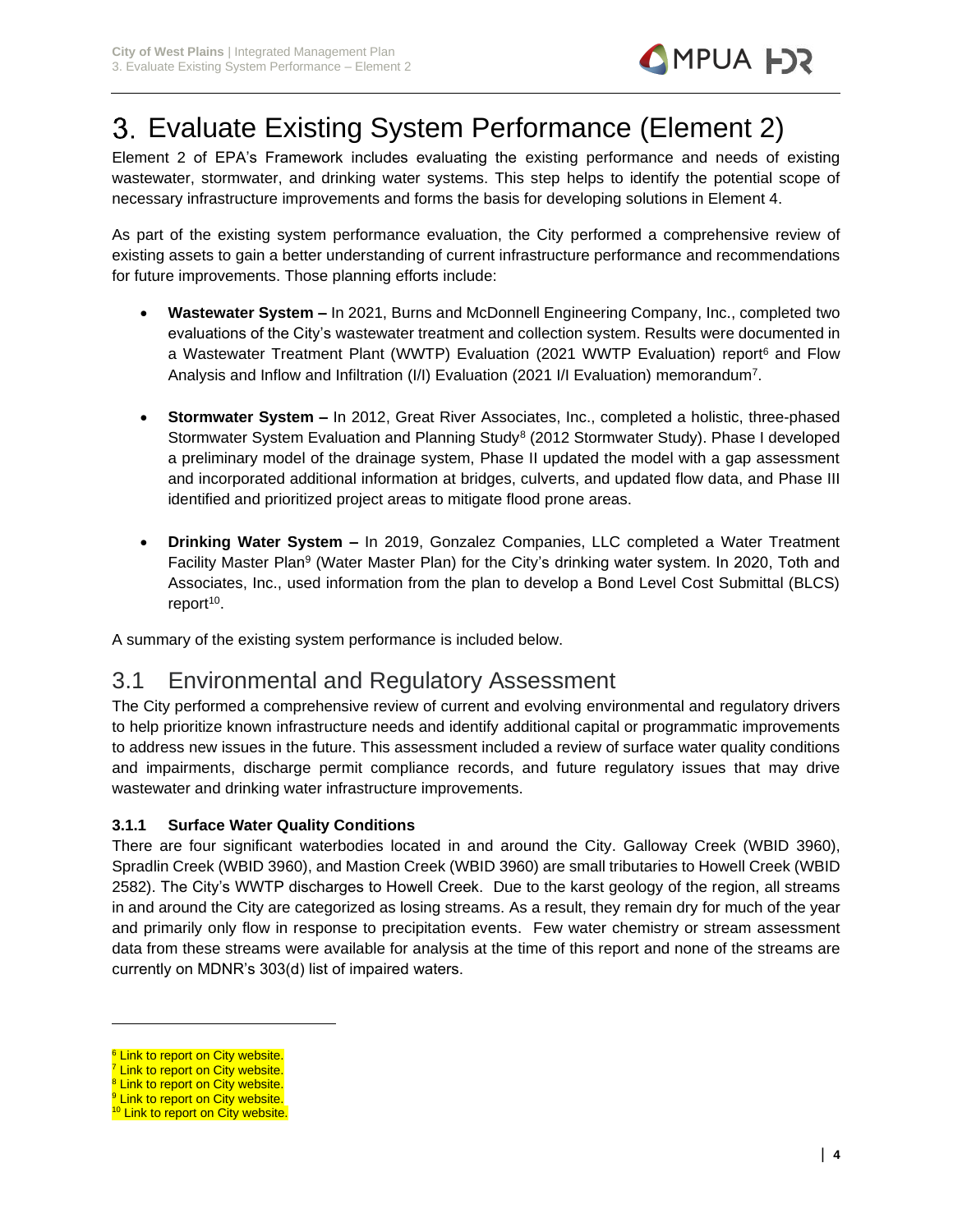

#### **3.1.2 Clean Water Act Compliance Evaluation**

The 2021 WWTP Evaluation report presented a brief overview of existing discharge permit requirements and recent compliance history with respect to permitted effluent limits. The WWTP and accompanying 2021 I/I Evaluations did identify significant wet weather management challenges at the facility and within the sewer collection system, particularly during extended wet weather periods. In those studies, the City measured I/I contributions from each of their six basins and found that nearly 80% of flows originate in basins #1 and #2. They also indicated that wet weather peaking factors are greater than 7:1 across all six basins. Given these wet weather management challenges, initial WWTP upgrade and collection system renewal projects included in this IMP prioritize capacity and conveyance improvements.

#### **3.1.3 Future Regulatory Drivers**

The City has identified a number of future regulatory issues that could drive future infrastructure investments. A review of these drivers is presented below. It is important to note that many of the regulatory issues described in this section are still evolving. Issues addressed by the IMP were identified based on the City's current understanding of the magnitude and timing of known regulatory drivers. During future IMP updates, it may be necessary to reprioritize projects and implementation schedules based on new or changing regulations as they are developed and implemented at the state or federal level.

- **Nutrient removal requirements:** MDNR is currently considering a rulemaking effort to apply total phosphorus effluent limits for all domestic wastewater treatment facilities that discharge over 1 million gallons per day (MGD). This rule would likely require the City to meet an effluent limit of total phosphorus to be 1 mg/L as an annual average within the next ten years.
- **Ammonia Criteria Revisions:** In 2013, EPA finalized new water quality criteria recommendations for ammonia. The recommendations are based on new toxicity data which demonstrate that some organisms, particularly some species of gill-breathing snails and freshwater mussels, are more sensitive to ammonia than other organisms in the national toxicity dataset used in previous criteria recommendations. The new criteria could potentially result in a 50% to 70% reduction in existing effluent limits. MDNR is currently considering the EPA ammonia recommendations and but has not indicated if they will initiate a rulemaking to apply the recommendations in Missouri. For planning purposes, the City is conservatively planning that MDNR will adopt EPA's recommendations and apply lower limits at the WWTP within the next 10 years.
- **Recreational Water Quality Criteria Revisions:** For some time, EPA has been developing coliphage (virus) criteria to protect recreational uses because the underlying science suggests that it is a more effective indicator for predicting the risk of gastrointestinal illness than traditional bacteria criteria. Lower bacteria criteria or new virus criteria may result in new stream impairments and higher load reduction requirements through future TMDLs. New virus criteria may also necessitate disinfection upgrades at the City's WWTP. The City anticipates that EPA may release their draft recommended changes sometime during 2022. MDNR would need to adopt these criteria before directly impacting the City through permitting or TMDL implementation. The City will continue tracking this issue to determine if future IMP updates will be needed to address them.
- **Per- and polyfluoroalkyl substances:** Per- and poly-fluoroalkyl substances (PFAS) are a broad category of over 4,000 manmade chemicals which have served many purposes in industrial and consumer product applications including firefighting foam, metal plating and finishing, non-stick and waterproof coatings. In recent years there has been heightened concern over PFAS due to its widespread use, potential health effects, and persistence in the environment. In October 2021, EPA published its update to its PFAS roadmap detailing research, regulatory, and remedial steps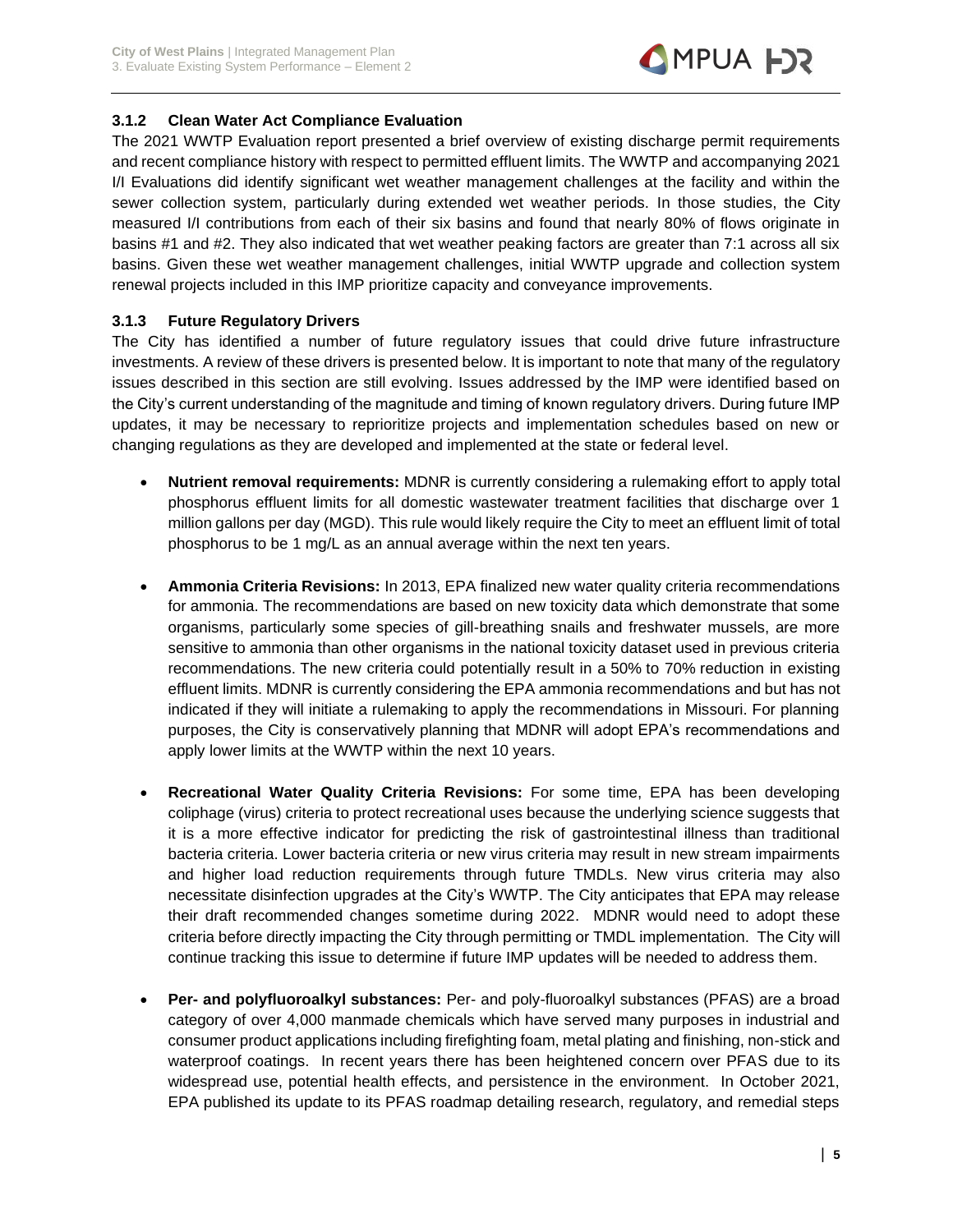

it plans to take to address this issue over the next several years. The roadmap outlines numerous regulatory actions under the Safe Drinking Water Act (SDWA), Clean Water Act, Comprehensive, Environmental Response, Compensation and Liability Act (CERCLA), Clean Air Act and Toxic Substances Control Act (TSCA). Although the timing is currently unclear, regulations and monitoring requirements resulting from EPA's roadmap actions have the potential to impact the City's future drinking water, wastewater treatment, and biosolids management programs. The City will continue tracking this issue and incorporate more specific actions or improvements in future IMP updates, as needed.

• **Lead and Copper Rule Revisions:** December 16, 2021, the Lead and Copper Rule Revision (LCRR) was promulgated into 40 CFR 141. Along with the rule revision, EPA announced the development of the Lead and Copper Rule Improvements (LCRI) to support the overarching goal of proactively removing lead service lines (LSLs) and protect public health. EPA intends to promulgate the LCRI in Summer of 2024 ahead of the initial LCRR compliance date of October 16, 2024 to submit the first service line inventory.

The LCRR requires communities to develop a comprehensive service line inventory of both municipal and customer-owned lines by October 16, 2024. It also includes requirements for future service line replacement, corrosion control treatment, increased monitoring, and increased public notification, although all of these requirements may be modified by the LCRI.

For planning purposes, the IMP assumes that the City will conduct an inventory and perform limited replacements over the planning period. Specific cost assumptions for these activities are outlined in Section 5.3. The City will continue tracking this issue and incorporate more specific actions or improvements in future IMP updates, as needed.

• **Missouri's Water Safety and Security Act:** Missouri's Water Safety and Security Act (Act) was passed by the Missouri Legislature in 2020. The Act requires all community water systems serving a population of up to 30,000 people to develop and implement a plan to address cybersecurity, valve inspections and replacements, and conduct annual fire hydrant testing.

## 3.2 Wastewater System Challenges

The City's wastewater system includes a WWTP, 136 miles of sewer lines, and over 3,000 manholes. The WWTP was built in 1979 and underwent upgrades in 1998 and 2002. The WWTP includes a bar screen, grit removal, influent screw pump, oxidation ditch, four clarifiers, sand filter, UV disinfection, aerated sludge holding tank, and sludge is land applied. The design flow of the wastewater treatment facility is 3.0 MGD with an actual flow of 1.8 MGD. The WWTP was designed for peak flow capacity of 7.0 MGD but is currently limited to a peak flow capacity of approximately 3.5 MGD.

The 2021 WWTP Evaluation and 2021 I/I Evaluation identified a number of significant challenges within the existing wastewater system. In particular, aging infrastructure at the WWTP limits treatment efficacy and I/I within the collection system causes peak flow conditions that frequently exceed conveyance and treatment capacity. A brief summary of these issues is provided below. Additional details are available in the 2021 WWTP Evaluation and I/I Evaluation reports.

• **Aging Infrastructure –** Many of the WWTP components are original to the plant and are past their useful life. Further, the hydraulics are compromised due to the under sizing of pipes throughout the treatment plant. The bottlenecks throughout the plant reduce efficiency and effectiveness of the treatment process and can contribute to overflows and bypasses in the system (see Figure 2-1 in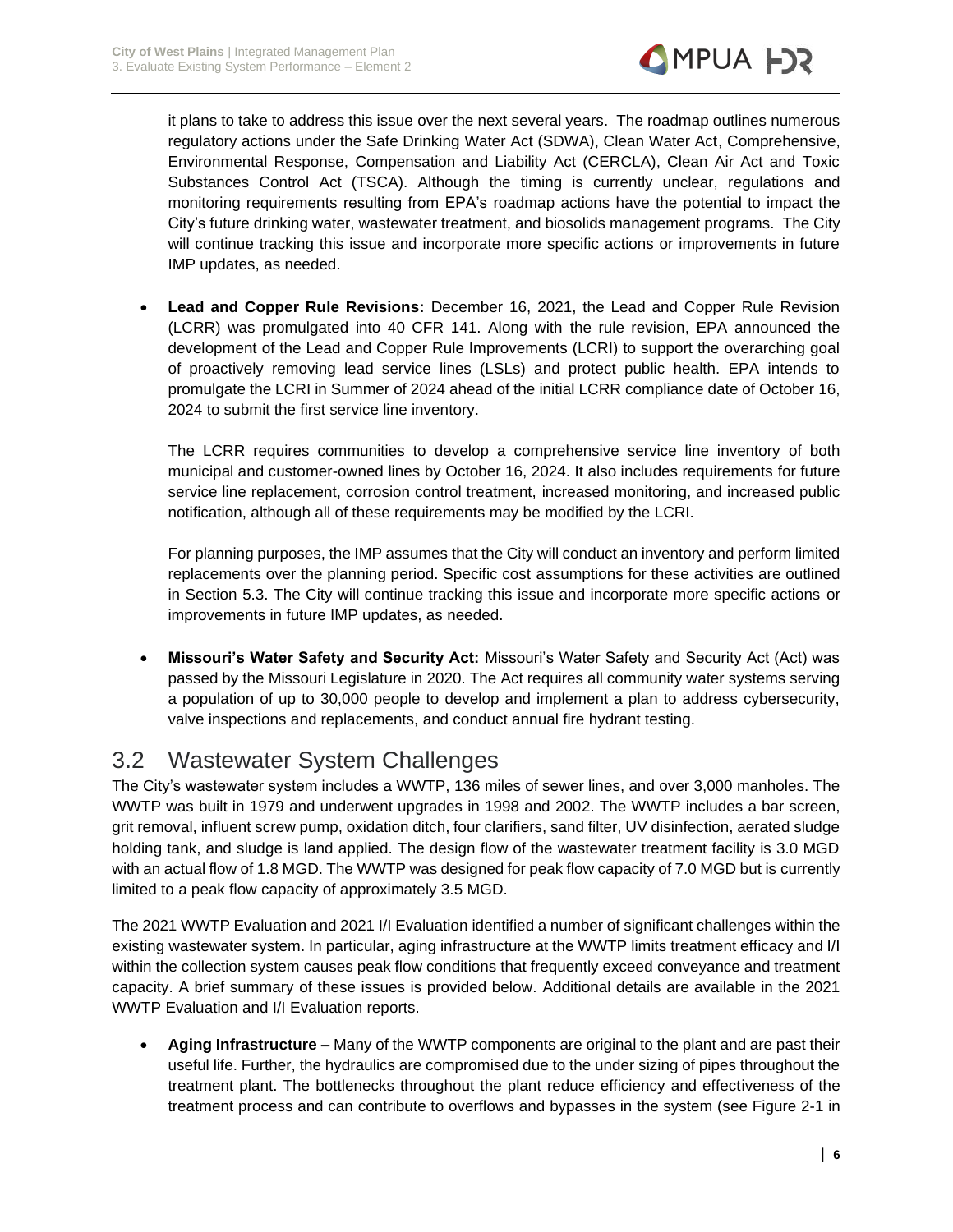

the 2021 WWTP Evaluation report). Although condition data are not currently available for the collection system assets, results of the I/I evaluation and observations from City staff suggest that many of those assets require renewal.

- **Wet Weather Management –** In the Fall of 2020, the City completed a flow and rainfall monitoring program to inform prioritization of basins for future inflow and infiltration reduction. Monitoring results indicate that 80% of I/I flows originate from two of the City's six sewersheds. These high levels I/I levels can drive influent flows at the WWTP above 7 MGD, which contributes to overflows and bypasses in the system and reduces the City's ability to effectively convey and treat flows.
- **Asset and Data Management –** The City generally lacks the capacity to collect, store, and analyze condition assessment and asset data across the collection system. As a result, asset renewal efforts have historically focused on conducting emergency repairs to reduce immediate public health and environmental threats. This approach limits the City's ability to effectively budget and plan for routine repairs needed to renew their systems using a holistic asset management approach.

### 3.3 Stormwater System Challenges

The City's stormwater system consists of both infrastructure operation and maintenance and the implementation of a Municipal Separate Stormwater System (MS4) permit. To better plan for necessary investments and reduce the risk of flood damage, the City worked through the 2012 Stormwater Study which identified a number of issues that contribute to flooding, erosion, and water quality issues within the service area. These issues include:

- **Capacity and Flooding –** Over thirty structures (see Exhibit 13 in 2012 Stormwater Study) are undersized and contribute to flooding and backwater effects that cause public safety concerns and property damage.
- **Streambank Stabilization –** Twenty-nine areas are within City streams and stormwater conveyances are characterized as having a moderate or high risk for erosion and sediment control. These issues contribute to public safety concerns, property damage, and degraded water quality.
- **Stream Maintenance and Trash –** Debris and trash within the system is widespread. This trash leads to localized flooding and causes water quality and environmental impacts.

In addition to managing the conveyance network, the City is responsible for implementing their stormwater management program and complying with requirements of their Phase II municipal separate storm sewer system (MS4) permit. The City is permitted under a general permit (Permit No. MOR-040033), which was reissued on October 1, 2021. Federal (40 CFR 122.34) and state (10 CSR 20-6.200(5)(A)1-6)) regulations stipulate that MS4 permits include provisions for developing, implementing, and enforcing a stormwater management program and plan (SWMP) to reduce pollutant discharges to the maximum extent practicable (MEP).

The MS4 permit stipulates that the City must maintain an updated SWMP and periodically prepare and submit progress reports to MDNR. The City maintains past progress reports and other information relevant to the MS4 program on their stormwater website<sup>11</sup>.

<sup>11</sup> <http://wpstormwater.weebly.com/index.html>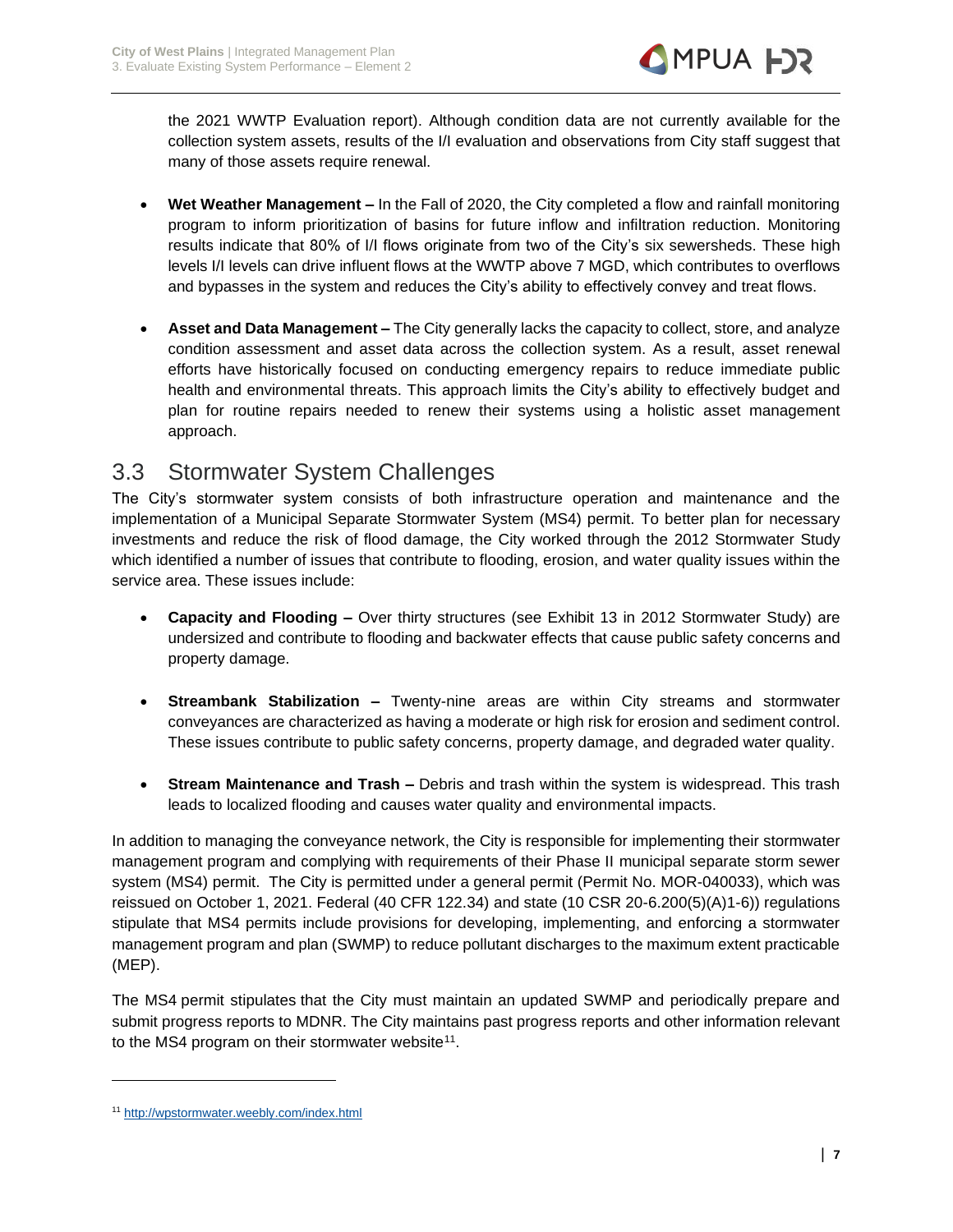

## 3.4 Drinking Water System Challenges

The City's water system serves 5,552 residential meters, 143 industrial users, and 1,446 commercial meters. The City operates a 3.7 MGD water treatment plant (WTP) and distribution system with five pressure zones. Source water is obtained from six wells located throughout the City. The current WTP was constructed in 2001 using a proprietary high-rate clarification process known as ACTIFLO®. This process uses a sand-ballasted flocculation method for water clarification.

The City's water supply system consists of six of the City's seven wells with a 7.6 mile raw water supply system. The six working wells are permitted by MDNR (#MO4010853) and five are currently considered to be ground water under the direct influence of surface water. The City's distribution system consists of 158 miles of line, 878 valves, 872 fire hydrants, and two water towers.

The City's Water Master Plan describes the water treatment plant as "functioning properly and meeting all current finished water quality standards." However, the Water Master Plan and BLCS identified several challenges that should be addressed over the next several years to provide the City the systems needed to continue providing reliable and safe drinking water. The key issues identified are aging infrastructure, flow, storage, raw water supply and regulatory drivers.

- **WTP Infrastructure –** The water treatment plant was built in 2000. While the WTP is mostly in good working order, some of the plant's components are nearing or have exceeded their useful life. These components include the rapid sand filter, clearwell, high service pumps, alum and polymer system feeds, and microsand recycle system.
- **Demand Projections –** The Water Master Plan and BLCS forecasted future demand using population-based projection models. Potential population growth rates were calculated from US Census data and the City's 2016 Comprehensive Plan and ranged from 0.39% to 1.58% per year. Based on these projections, the studies concluded that the demand would exceed capacity of the WTP by early 2020. However, the actual growth rate has been well below the assumed rates; West Plains currently has 12,304 people with only 2.5% growth since 2010, which corresponds to an average annual growth rate of 0.25%.
- **Storage and Low-Pressure Zones –** The City currently has five storage tanks and one elevated tower. Combined, these tanks provide approximately 6,000,000 gallons of storage but can only use 2,000,000 gallons while maintaining water system pressure. This lack of storage causes the high service pumps to run on a near continuous basis, shortening their useful life and increasing the risk of a service failure. It also impacts firefighting capacity, particularly during the summer months. Finally, several of the elevated tanks have aging components that could impact potable water supply and quality if they fail.
- **Raw Water Supply Quality and Wells –** Groundwater supplies are considered to be "under the direct influence of surface water" due to the karst topography of the area in and around West Plains. This influence can lead to turbidity issues may occur during high rain events and reduced production during drought events. Many of the well houses and control panels are also in disrepair require replacement.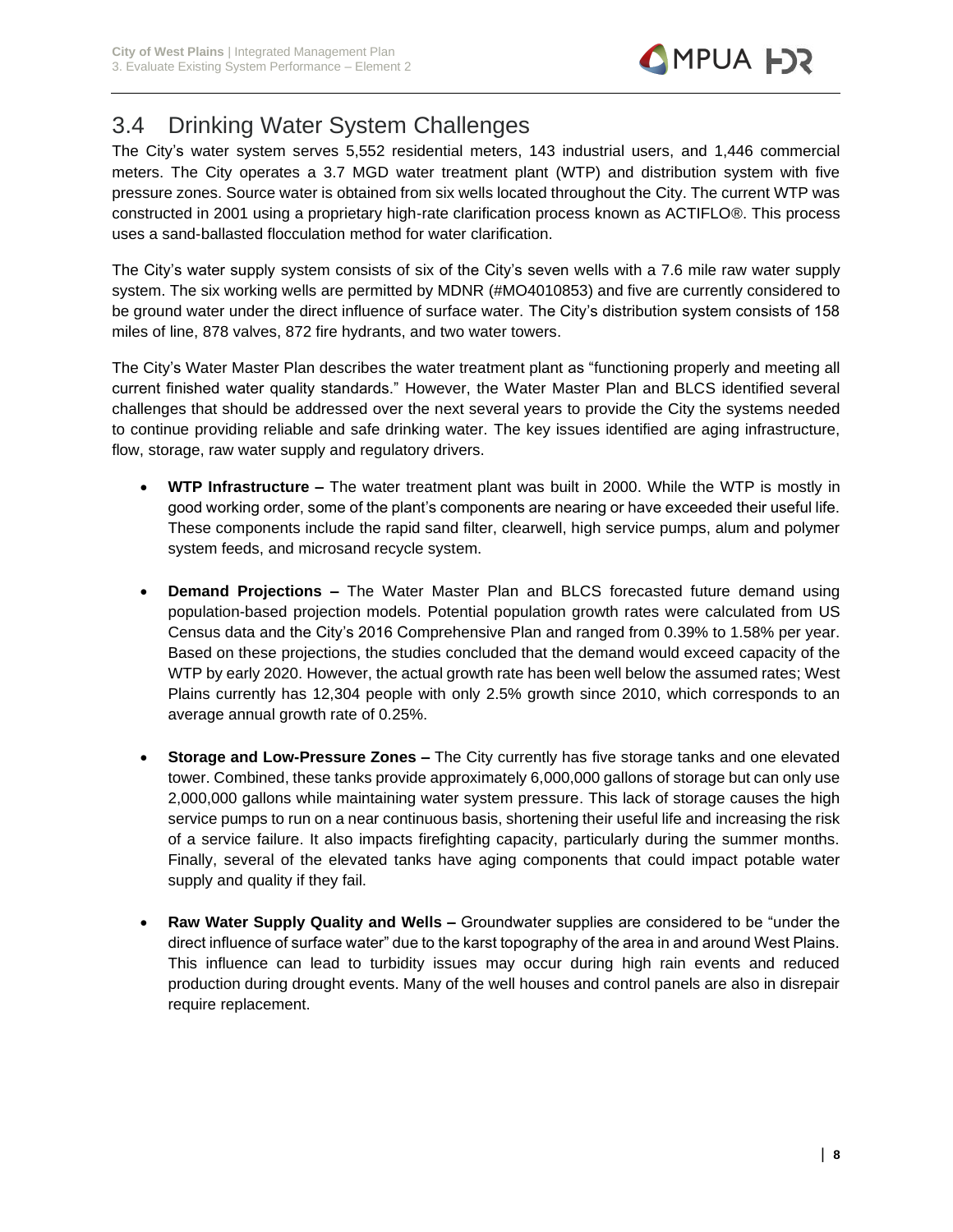

## <span id="page-10-0"></span>Community Outreach - Element 3

Element 3 of EPA's Framework requires municipalities to develop a process that opens and maintains channels of communication with relevant community stakeholders in the planning process and during implementation of the plan. The City strives to educate customers and incorporate feedback in all infrastructure planning activities. Each of the City's previous master and facility planning activities described in Section 3 included various opportunities for staff and community members to interact and gather public input, characterize community needs and concerns, and identify likely infrastructure solutions.

The City primarily used feedback from these previous outreach and planning efforts to develop the initial plan priorities, and relied on direct input from the Council to guide and affirm the final plan and project schedules. Because members of the Council are elected by the public, their input and priorities reflect the priorities of the communities they serve and are sufficient for the planning level prioritization and scheduling efforts needed for the initial IMP. In addition to these Council outreach efforts, the City engaged residents with a factsheet to explain the planning process and met with MDNR staff to inform them of the plan and likely outcomes.

In the context of EPA's integrated planning framework, community outreach should be an ongoing process that informs goals and outcomes over time. Therefore, the City plans to more deeply engage the broader community during future iterations of the IMP.

### 4.1 Council Briefings

The City met with the Council several times throughout the development of the IMP so that they were informed and could provide input into the planning process. Those meetings included the following:

- **January 18, 2021 –** During this meeting, the City provided updates on the previous infrastructure planning efforts and discussed how they would be incorporated into the final IMP. The City presented with MPUA on the integrated planning process and the benefits of developing a longterm capital improvement plan incorporating drinking water, stormwater, and wastewater improvements. MPUA discussed that the City's IMP would be funded through a planning and technical assistance grant. The presentation provided information on the benefits of going through the integrated planning process including the structure of communication and coordination with the MDNR and EPA.
- **March 22, 2021 –** The City, HDR, and MPUA met to discuss the City's IMP Vision Framework (Attachment A). The vision statement was provided to the City Council for comment and approval.
- **July 12, 2021 –** During a Council work session, HDR provided a presentation on the approved vision statement for the IMP and discussed the project approach. Funding options and potential capital improvement timelines were also discussed.
- **September 18, 2021 –** This Council meeting included an update on IMP progress MDNR discussions. HDR presented the draft 30-year project schedule and discussed new federal funding alternatives that may be available to mitigate rate increases.
- **February 16, 2022 –** The City and HDR presented the final IMP to the Council or their review and approval. The Council approved finalization and moving forward with the IMP.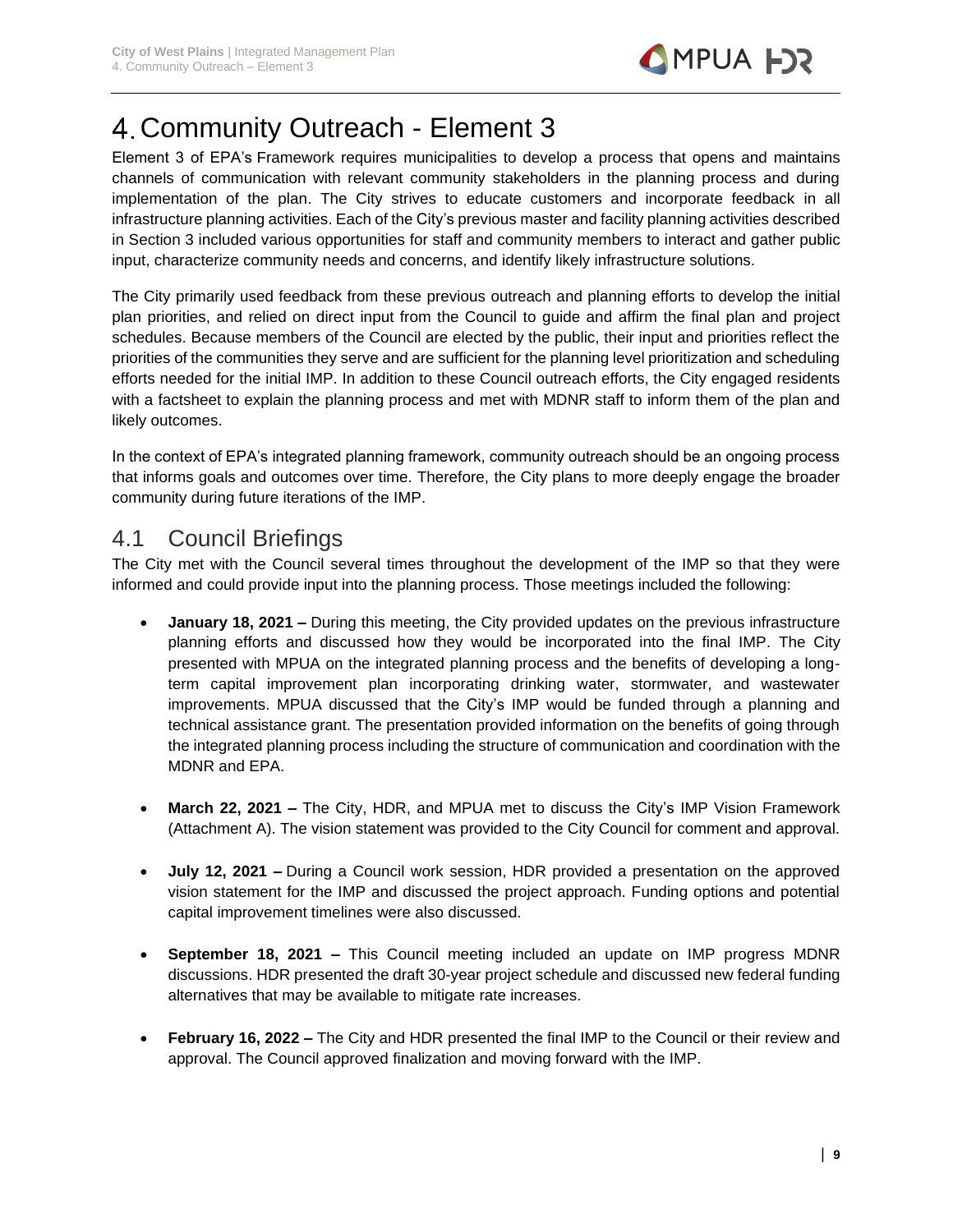## 4.2 Communication with Residents

Outreach efforts with community residents focused on preparing and providing relevant information to educate the community at large. The City prepared and distributed a project factsheet to introduce the IMP, share the desired outcomes, and provide opportunities for the public to get involved. The factsheet was highlighted on Ozark Radio news<sup>12</sup> on November 3, 2021.

Additional communication with the community will occur in coordination with future capital planning efforts. In the near term, the City will emphasize community engagement through a formal stakeholder process will occur in 2022 – 2024 as wastewater infrastructure projects and financial strategies are developed.

### 4.3 Regulatory Briefings

The City met with state regulatory staff twice during the planning process to inform MDNR of the City's priorities and confirm that anticipated IMP outcomes were consistent with the State's regulatory and compliance objectives.

- **August 17, 2021 –** The City, HDR, and MPUA met with MDNR to describe the City's needs and anticipated infrastructure improvement costs. A representative from each of MDNR's Water Protection Program section was in attendance during the meeting, including permits, compliance and enforcement, Financial Assistance Center, water quality, and engineering, as well as the Director of the program. MNDR recognized that this IMP process is a voluntary process and commended the City for taking a proactive approach to develop a long-term capital investment plan integrating drinking water, wastewater, and stormwater investments. Those in attendance expressed support for plan development and offered constructive feedback to optimize plan development.
- **March 8, 2022 –** The City, HDR, and MPUA met with MDNR to discuss the final 30-year IMP and 5-year Action Plan. MDNR concurred with the City's plan and agreed that they would use it to inform future wastewater, drinking water and stormwater regulatory decisions. MDNR also acknowledged that the IMP would likely need to be revised in the future to address new and evolving issues and agreed to work with the City to coordinate on those issues.

Going forward, the City will continue to coordinate with MDNR to provide progress updates, periodically review anticipated infrastructure needs and regulatory requirements, and reflect IMP project schedules in any regulatory compliance documents.

<sup>12</sup> <https://www.ozarkradionews.com/local-news/west-plains-public-works-department-developing-integrated-plan>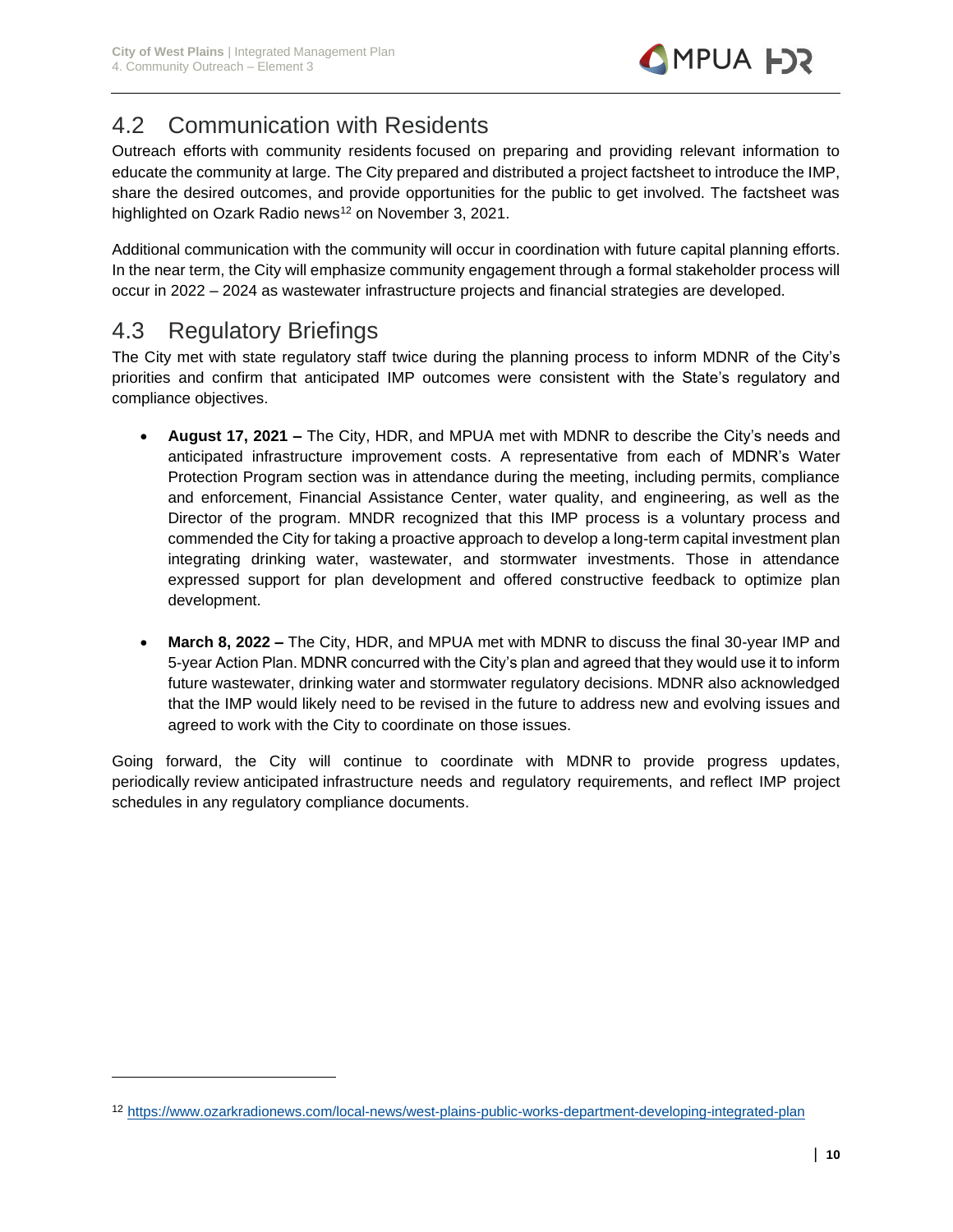

## <span id="page-12-0"></span>Evaluate Alternative Solutions – Element 4

Element 4 of EPA's Framework includes the identification, evaluation, and selection of alternatives and implementation schedules for system improvements. As discussed previously, the City worked to identify potential wastewater, stormwater, and drinking water infrastructure improvements and preliminary cost estimates during the individual facility and master planning efforts discussed in Section 3. Since those plans were developed, the City has identified additional investments that will be needed to address evolving regulatory issues in the wastewater and drinking water systems. The integrated planning process provides a framework to holistically evaluate these individual system needs and identify efficiencies, optimization opportunities, and additional planning studies that the City can pursue to make necessary capital investments while lowering compliance costs over the next thirty years.

As the IMP is implemented over time, the City will continue to monitor and evaluate their system needs and modify future implementation actions consistent with EPA Elements 5 and 6, if necessary. A summary of the City's initial planned solutions are presented below. Planning level cost estimates are detailed in **Appendix A**.

### 5.1 Wastewater System Improvements

Wastewater system investments identified in the IMP include new facility upgrade and planning costs identified in the 2021 WWTP Evaluation, new collection system improvement costs and studies recommended in the 2021 I/I Evaluation, and existing system and program costs that the City will incur as they continue to administer their existing sewer programs. A summary of these costs is described in the sections that follow.

#### **5.1.1 New WWTP Investments**

In the 2021 WWTP Evaluation, the City divided the facility capital improvements into two phases. The recommended capital improvements for Phase 1 are focused on improving the hydraulic capacity throughout the system, incorporating blending, adding capacity to the disinfection system, and enhancing nutrient removal to address future total nitrogen and total phosphorus effluent limits. Phase 2 included improvements to optimize operations, including grit removal, aerobic digestion, and sludge dewatering. The probable costs for Phase 1 and Phase 2 were \$27.6 million and \$15.1 million, respectively [\(Table 1\)](#page-13-0).

To mitigate the potential rate impacts associated with implementing these two large improvement projects in succession, the City developed a preliminary alternative phasing schedule in the IMP by splitting Phase 1 into Phase 1A (\$17.8 million) and Phase 1B (\$6.8 million). Phase 1A addresses near-term concerns including capacity, hydraulics, and wet weather flows. Phase 1B improvements focus on secondary treatment improvements addressing anticipated nutrient removal. In this Phase 1 B scenario, secondary treatment improvements would be limited to modifications to the existing oxidation basin in lieu of creating additional basin volume to meet previously-forecasted flow demands from the drinking water system. To facilitate improvements to the oxidation ditch during construction, the existing peak flow clarifier (PFC) would be modified to serve as an interim aeration basin. Temporary pumping or gravity piping would be required to transfer flows from the PFC to the selector basins and downstream of the PFC to convey flow to the clarifier splitter box.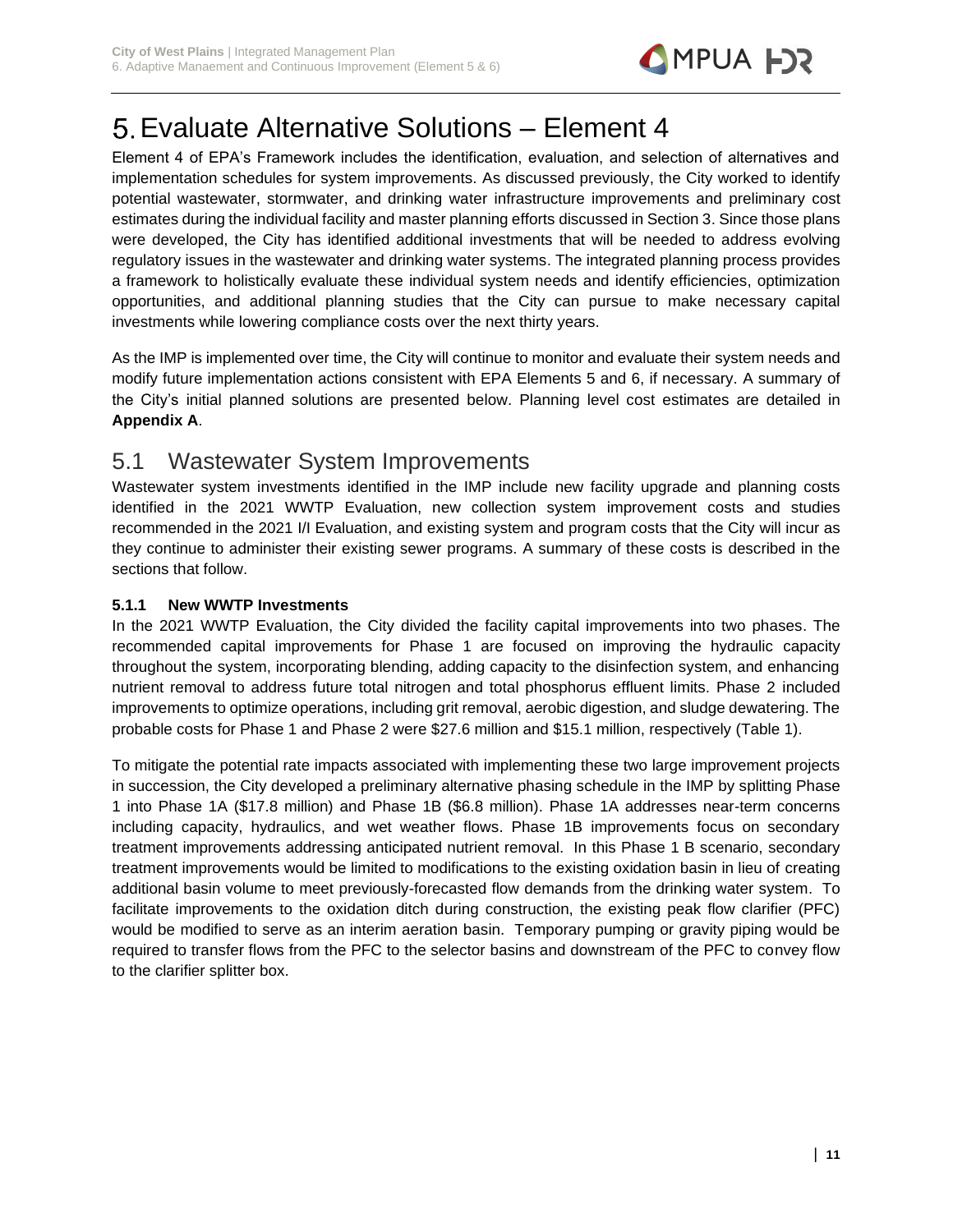<span id="page-13-0"></span>

| <b>Phase</b> | Sub-<br>phase | Cost<br><b>Component</b> | 2021 WWTP Evaluation<br><b>Alternative</b><br>(in 2021 \$) | <b>IMP Alternative</b><br>$(in 2021$ \$) |
|--------------|---------------|--------------------------|------------------------------------------------------------|------------------------------------------|
|              | A             | Capital                  | \$23,500,000                                               | \$15,240,000                             |
| 1            |               | Engineering              | \$4,100,000                                                | \$2,560,000                              |
|              | B             | Capital                  | ---                                                        | \$5,260,000                              |
|              |               | Engineering              |                                                            | \$1,540,000                              |
| 2            |               | Capital                  | \$12,800,000                                               | \$12,800,000                             |
|              |               | Engineering              | \$2,300,000                                                | \$2,300,000                              |
|              |               | Total                    | \$42,700,000                                               | \$39,700,000                             |

|  |  | Table 1. Cost Summary for the Phased WWTP Upgrades Included in the IMP. |
|--|--|-------------------------------------------------------------------------|
|  |  |                                                                         |

Results of the phasing re-evaluation lower potential upgrade costs from \$42.7 million to \$39.7 million (in 2021 dollars). For planning purposes, the IMP assumes that Phase 1A, 1B, and 2 improvements will be initiated in 2024, 2029, and 2033. Necessary facility planning studies will occur prior to these dates.

#### **5.1.2 New Collection System Investments**

Based on recommendations provided in the 2021 I/I Evaluation report, the City is conducting a detailed sanitary sewer evaluation study (SSES) over the next four years to fill identified data gaps, better prioritize basin improvements, and more accurately estimate future system renewal costs [\(Table 2\)](#page-13-1). In the interim, the City has included planning level cost estimates in the current IMP to serve as placeholders for future improvement activities. These activities include emergency repairs, routine system rehabilitation and renewal, and near-term system expansion efforts. In particular, initial efforts will likely focus on renewing assets in collection basins #1 and #2 to address the most significant I/I areas. These collection system estimates will be refined based on results of the SSES in future iterations of the IMP.

| <b>New Collection System</b><br><b>Investment</b> | <b>Estimated Cost</b><br>$(in 2021$ \$) | Anticipated<br><b>Investment Years</b> |
|---------------------------------------------------|-----------------------------------------|----------------------------------------|
| <b>Sanitary Sewer Evaluation Study</b>            | \$1,710,000                             | $2021 - 2024$                          |
| <b>Emergency Repairs</b>                          | \$1,415,000                             | $2021 - 2025$                          |
| <b>System Rehabilitation</b>                      | \$7,000,000                             | $2026 - 2050$                          |
| <b>System Expansion</b>                           | \$600,000                               | 2022, 2024, and 2026                   |

<span id="page-13-1"></span>

| Table 2. Summary of New Collection System Investment Costs and Implementation Schedules. |  |  |
|------------------------------------------------------------------------------------------|--|--|
|------------------------------------------------------------------------------------------|--|--|

#### **5.1.3 Existing Program Costs**

In addition to the new costs summarized above, the IMP includes costs needed to develop planning studies, and continue existing sewer operations, maintenance, and administrative activities over the 30-year planning period. The costs and timing of activities included in the IMP reflect the City's current understanding of system needs and may be revised in future IMP updates. Specific planning level costs for these activities are summarized in Appendix A.

## 5.2 Stormwater System Improvements

The 2012 Stormwater Study identified approximately \$8.2 million (in 2012 dollars) of capital improvements that could be pursued to create detention basins, rehabilitate conveyance structures, and reduce erosion across the City. However, the City does not have a funding mechanism in place to pursue these improvements so costs were not included in the 30-year plan. For purposes of the IMP, the City will continue to seek grant opportunities that could be used to fund these projects in the future.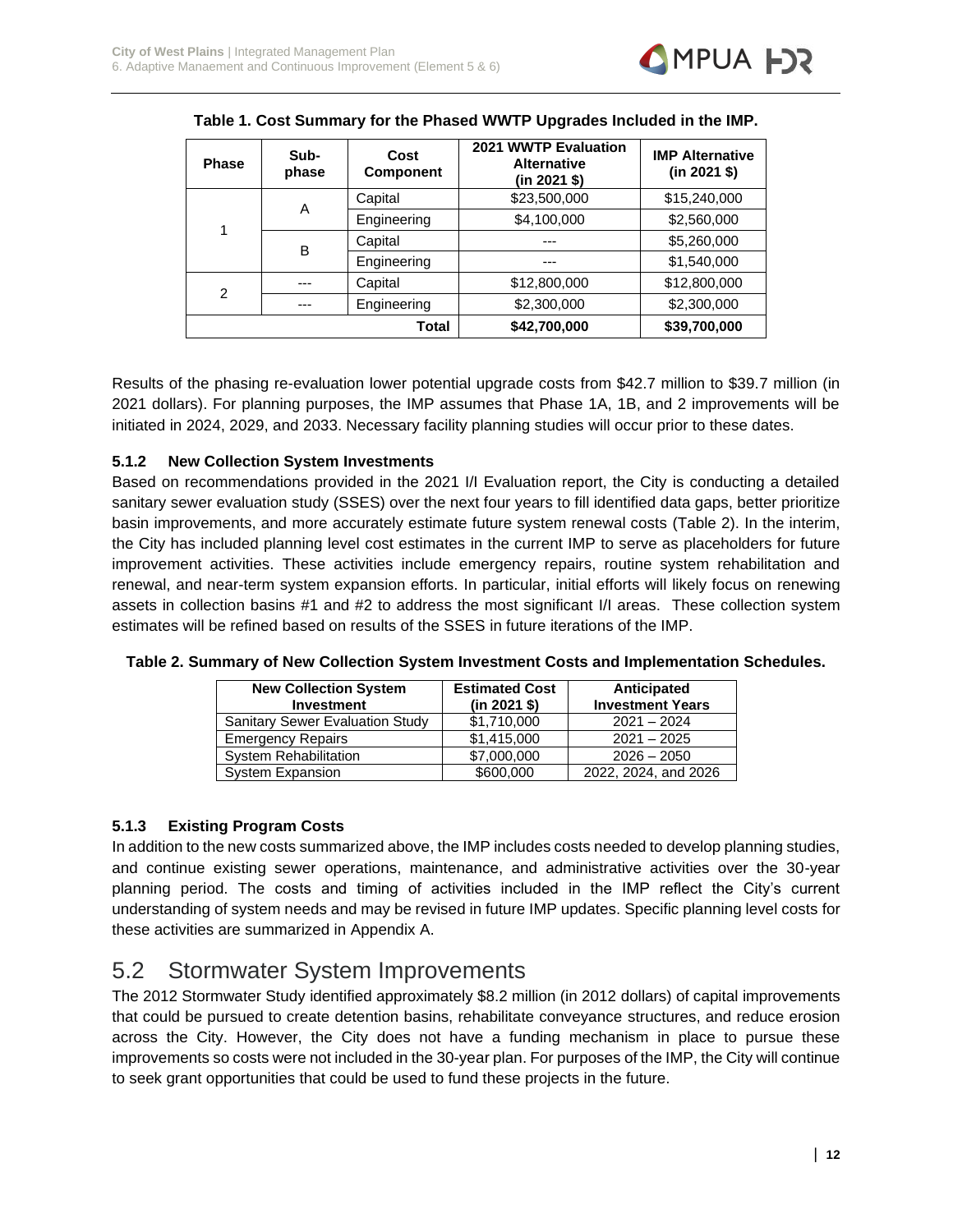

The IMP does include approximately \$115,000 (in 2021 dollars) per year to fund personnel and operations activities needed to continue implementing the MS4 permit program. Specific planning level costs for the stormwater system are summarized in Appendix A.1.

### 5.3 Drinking Water System Improvements

Drinking water system investments identified in the IMP include new facility upgrade and planning costs identified in the 2019 Water Master Plan for the City's drinking water system, 2020 BLCS report and existing system and program costs that the City will incur as they continue to administer their existing drinking water programs. A summary of these costs is described in the sections that follow.

#### **5.3.1 New Capital Investments**

The Water Master Plan and the BLCS report identified several capital investments to address capacity needs within the system. New wells and an additional Water Treatment Plant were recommended to increase the drinking water treatment capacity to 7.4 MGD. For planning purposes, the capital costs associated with the identified improvements to install new wells and increase WTP capacity have been retained and included in this IMP [\(Table 3\)](#page-14-0). However, the City intends to reevaluate the anticipated growth and flow projections before moving forward with the substantial capital investment required to build a new WTP, wells, and enhanced storage facilities.

The BCLS identified additional capital improvements necessary to improve aging infrastructure including the sequencing of water tower improvements. Phase 1 of the storage enhancements includes the construction of two new tanks with total storage capacity of 2.2 million gallons. Phase 2 of the storage enhancements increases the total storage for the City to 3.3 million gallons. The additional water storage will improve water pressure, enhance fire flow protection, and provide additional capacity for future growth.

| <b>New Drinking Water System</b><br><b>Investment</b> | <b>Estimated Capital Cost</b><br>$(in 2021$ \$) | Anticipated<br><b>Investment Years</b> |
|-------------------------------------------------------|-------------------------------------------------|----------------------------------------|
| Storage Phase 1                                       | \$2,500,000                                     | 2022 - 2024                            |
| Storage Phase 2                                       | \$8,200,000                                     | 2028 - 2030                            |
| New Water Treatment Plant                             | \$33,000,000                                    | $2034 - 2038$                          |
| New Wells                                             | \$5,250,000                                     | $2030 - 2036$                          |

<span id="page-14-0"></span>**Table 3. Summary of New Drinking Water System Capital Investments Included in the IMP.**

The first 5-year action plan reflects additional flow studies, groundwater exploration studies, and water storage analysis to better define the City's water needs. Results of the studies may change the recommended capital improvements to maintain and plan for future water capacity needs. If necessary, new recommendations and estimated capital costs will be incorporated during future updates to the IMP.

#### **5.3.2 Investments to Address New Regulatory Requirements**

As outlined in Section 3.1.3, there are new drinking water regulatory requirements at both the State and Federal levels that the City must address in the near-term. In particular, the LCRR was promulgated into 40 CFR 141 along with the development of the LCRI to support the overarching goal of proactively removing LSLs and protecting public health. The LCRI are set to be promulgated in Summer of 2024 ahead of the LCRR initial compliance date of October 16, 2024, to submit the first service line inventory.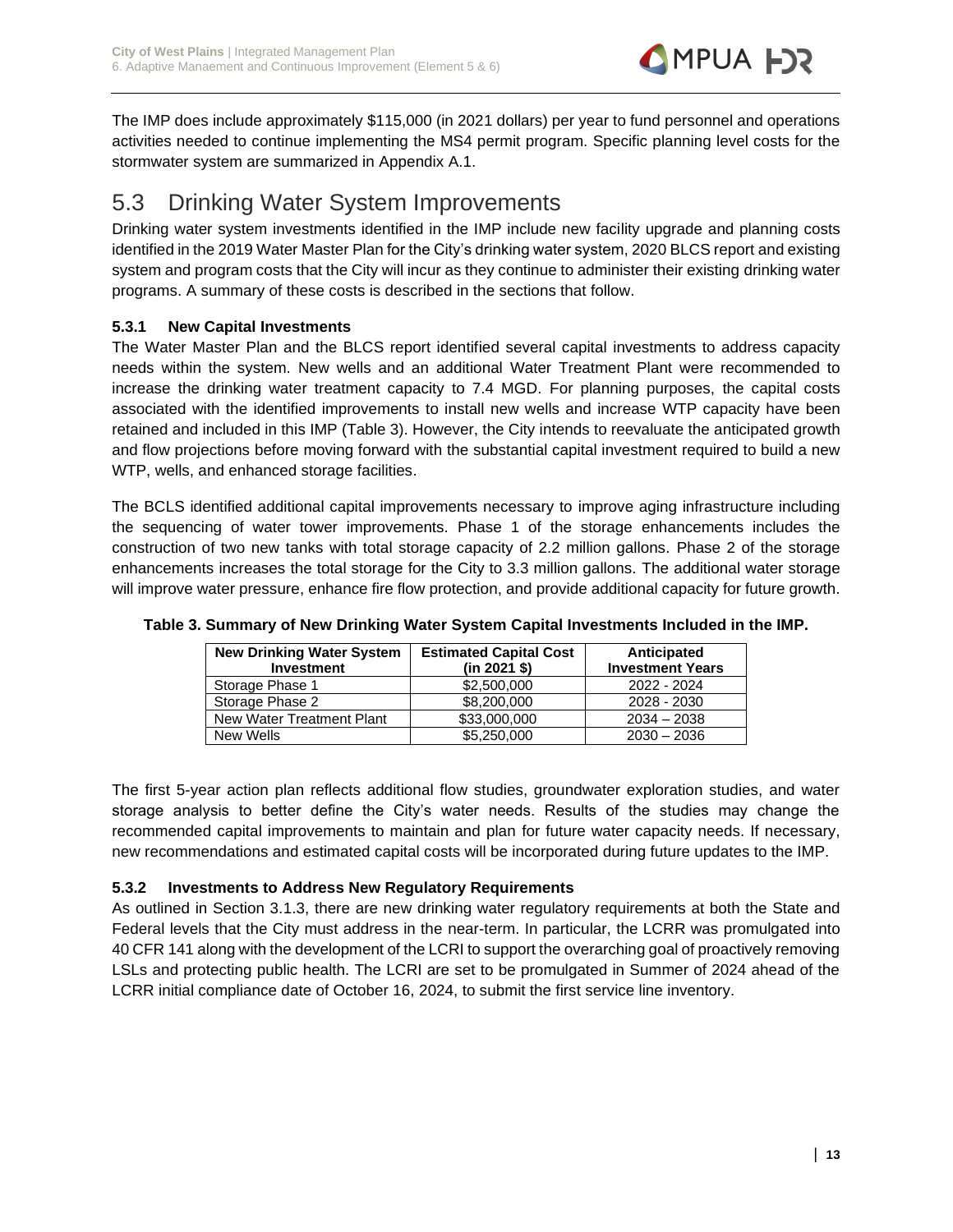

West Plains will prioritize the development of a comprehensive inventory, including both the municipalowned and customer-owned portion of the service line. A complete inventory will include a location identifier for each service line and will define the material based on the required categories:

- "Lead" service line is made of lead.
- "Galvanized Requiring Replacement" any galvanized pipe that was at one time or currently downstream of a lead service line or a lead-status unknown service line.
- "Non-lead" service line is determined through an evidence-based record, method, or technique not to be lead or galvanized requiring replacement.
- "Unknown" All requirements for LSLs are applied until confirmed as non-lead.

The service line inventory is required to be made publicly available with directions on how to obtain the inventory posted to each Consumer Confidence Report. The current LCRR requires inventories to be updated annually or as service lines are replaced and unknowns are identified.

At this time, EPA has not finalized LCRR implementation guidance so compliance costs for utilities across the country is still unclear. For planning purposes, the City has estimated the cost for the inventory to be \$1 million over the next two years [\(Table 4\)](#page-15-0). Replacement costs are estimated at \$6.8 million over the remaining planning period. These costs will be revised during future IMP updates based on implementation guidance received from regulatory agencies, the prevalence of lead service lines in the system, and availability of federal and state subsidization programs to support compliance.

<span id="page-15-0"></span>

| Table 4. Drinking Water System Investments to Address New Regulatory Requirements. |  |  |  |
|------------------------------------------------------------------------------------|--|--|--|
|                                                                                    |  |  |  |

| <b>New Drinking Water System</b><br><b>Investment</b> | <b>Estimated Capital Cost</b><br>$(in 2021$ \$) | Anticipated<br><b>Investment Years</b> |
|-------------------------------------------------------|-------------------------------------------------|----------------------------------------|
| Lead Service Line Inventory                           | \$1,000,000                                     | $2022 - 2024$                          |
| Lead Service Line Replacement                         | \$6,755,000                                     | $2024 - 2050$                          |
| <b>Hydrant Testing Program</b>                        | \$1,800,000                                     | $2022 - 2050$                          |
| Valve Inspection Program                              | \$1,025,000                                     | 2022 - 2050                            |

In addition to the LCRR, the City must comply with the 2019 Water Safety and Security Act. This statute requires public drinking water systems to develop an annual hydrant testing program and maintain a valve inspection program. For planning purposes, the City has assumed that the combined cost of compliance for these programs will be approximately \$3 million over the IMP planning period [\(Table 4\)](#page-15-0). These costs will be revised during future IMP updates to reflect actual costs of the State and Federal mandates.

#### **5.3.3 Existing Drinking Water Program Costs**

As stated above, the IMP includes costs needed to develop planning studies, and continue existing drinking water operations, maintenance, and administrative activities over the 30-year planning period. The costs and timing of activities included in the IMP reflect the City's current understanding of system needs and may be revised in future IMP updates. Specific planning level costs for these activities are summarized in **Appendix A**.

### 5.4 Anticipated Costs and Schedule

Consistent with the goals identified in Element 1, the IMP prioritizes infrastructure improvements outlined in the previous sections to achieve regulatory requirements, meet immediate customer demands and service needs, and repair or replace aging infrastructure most cost-effectively for the community. In general, the City's implementation approach focuses on restoring critical water storage needs, initiating Phase 1A WWTP upgrades, addressing new drinking water regulatory requirements, and conducting additional planning studies in the first five years. Beyond five years, the IMP assumes that significant WWTP and WTP upgrade projects will be staggered to maintain community affordability. These assumptions will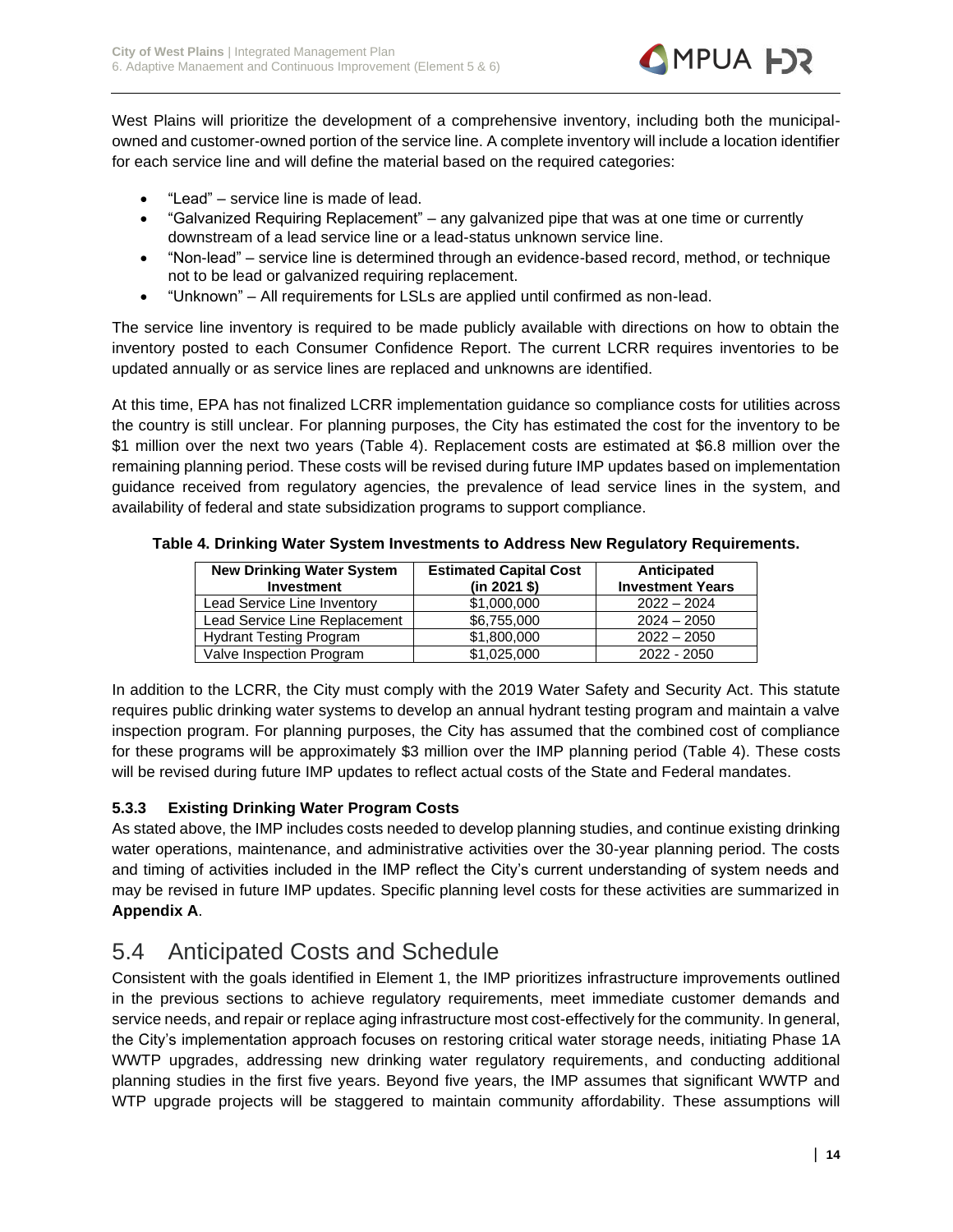

continue to be reevaluated as the City continues to gather information, refine project needs, and identify optimal funding strategies. This scheduling approach is consistent with EPA's Framework because it prioritizes the most critical public health and environmental issues first, while continuing to make steady progress towards meeting CWA requirements service needs over time.

A summary of the City's initial IMP implementation schedule, anticipated costs, funding strategies, and estimated billing impacts are included in the sections that follow.

#### **5.4.1 30-Year IMP Costs**

The total projected 30-year cost of the IMP is approximately \$325 million [\(Figure 2,](#page-16-0) in 2021 dollars). Drinking water system investments are the largest planned expenditure over that time (\$186 million) and make up approximately 57% of the total cost. Approximately 60% (\$110 million) of those drinking water costs satisfy routine operation, maintenance, and equipment replacement needs anticipated over the 30-year planning period. The remaining costs include the new investments to implement storage, regulatory compliance, source water quality, treatment upgrades, and planning studies described in Section 5.3.



**Figure 2. Summary of total 30-year IMP costs.**

<span id="page-16-0"></span>Planned sewer and stormwater management system investments make up the remaining 43% of the total 30-year cost. Similar to the drinking water system, approximately 60% (\$86 million) of the planned costs address routine operation, maintenance, and equipment replacement needs anticipated over the 30-year planning period. New investments include costs to implement phased WWTP upgrades to improve wet weather management and comply with anticipated regulatory drivers, complete the SSES study, improve data management and asset tracking procedures, and repair and replace collection system assets over time.

#### **5.4.2 Anticipated Cost Increases and Billing Impacts**

Although IMP investments were prioritized to most cost-effectively meet the goals identified in Element 1, the City will still have to significantly increase annual wastewater and drinking water spending to fund near term capital projects and build the financial capacity to prepare for implementing future projects that are currently included in the IMP. Based on the current planning scenario, the City anticipates that total annual spending will increase from approximately \$5 million in 2021 to approximately \$13 million in 2050 [\(Figure](#page-17-0)  [3,](#page-17-0) in 2021 dollars). Project funding assumptions for the planning scenario are outlined in Section 5.4.3. Annual spending is projected to nearly double within the first three years as the City implements Phase 1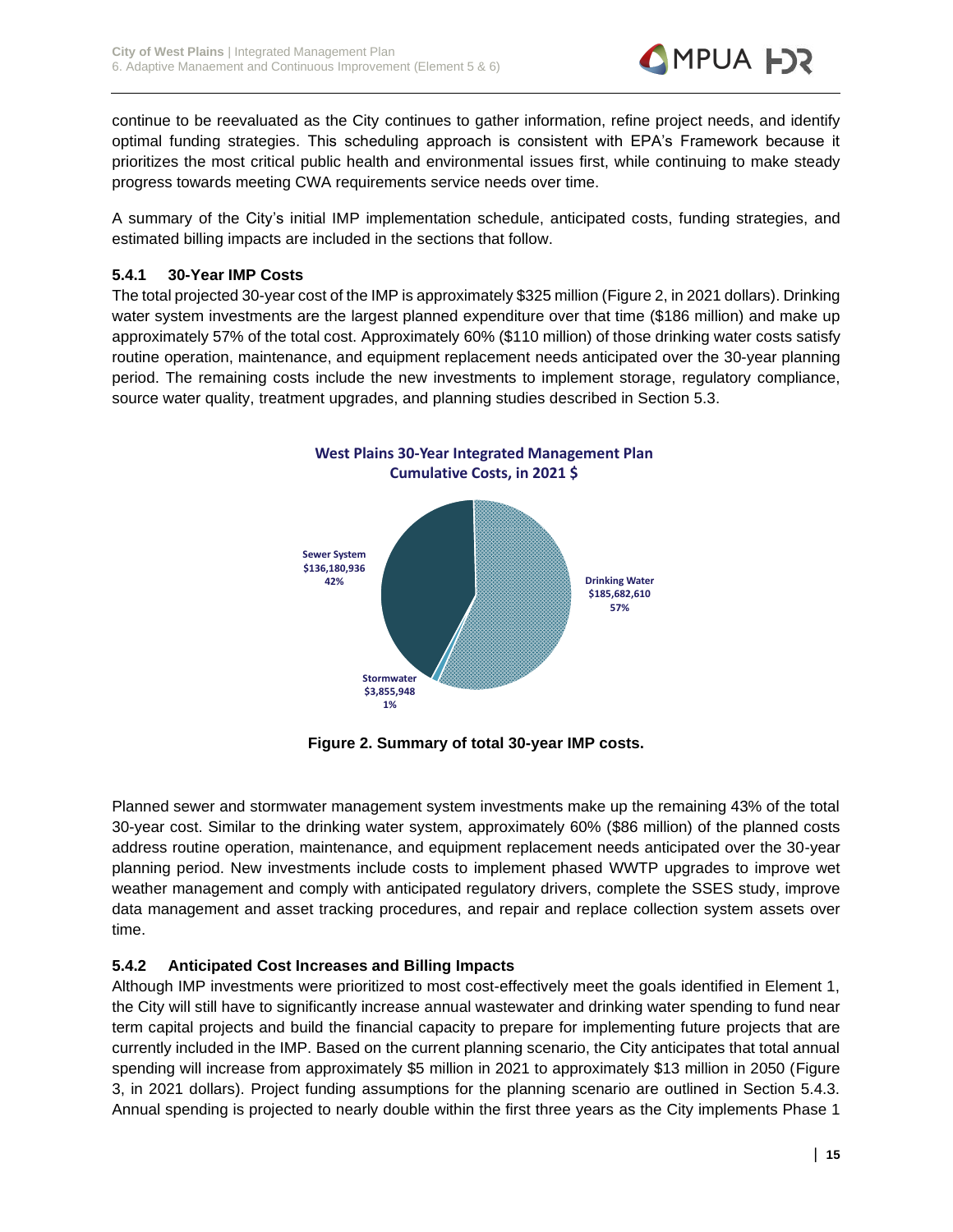

of the water storage project, conducts service line inventories to comply with new regulatory requirements, and implements critical repairs in the sewer collection system. After three years, annual spending decreases for several years before increasing incrementally over the remaining planning period as the City implements significant new storage, wastewater treatment, wastewater collection, and drinking water treatment capital projects.



#### <span id="page-17-0"></span>**Figure 3. Estimated Annual Wastewater, Drinking Water, and Stormwater Costs for the IMP<sup>13</sup> .**

Before finalizing the IMP, the City's Administration and Finance Department evaluated several improvement scenarios to understand how increased costs would impact residential customers bills and the City's ability to deliver necessary sewer and drinking water services [\(Figure 4\)](#page-18-0). The scenarios included maintaining the status quo, continuing with the initial investment scenario identified in January 2021, and implementing the IMP. Results from the City's evaluation are summarized below.

• **Status Quo Scenario –** In this scenario, the City assumed that none of the new sewer, drinking water, and stormwater program investments identified in this report would be implemented and existing programs would continue to increase at a rate consistent with the national utility average (approximately 3% before inflation) over the 30-year period. Under this scenario, the average combined residential monthly bill would necessarily increase from approximately \$59 to \$118 (in 2021 dollars) over the 30 years. However, the City would not be able to fund critical projects needed to comply with state and federal regulations and would likely have significant service failures (inadequate drinking water storage, drinking water delivery, waste conveyance, and waste treatment) that put public health, safety, and the environment at risk. For these reasons, the City concluded that the status quo is not viable.

<sup>&</sup>lt;sup>13</sup> Funding and finance assumptions are provided in Section 5.4.3.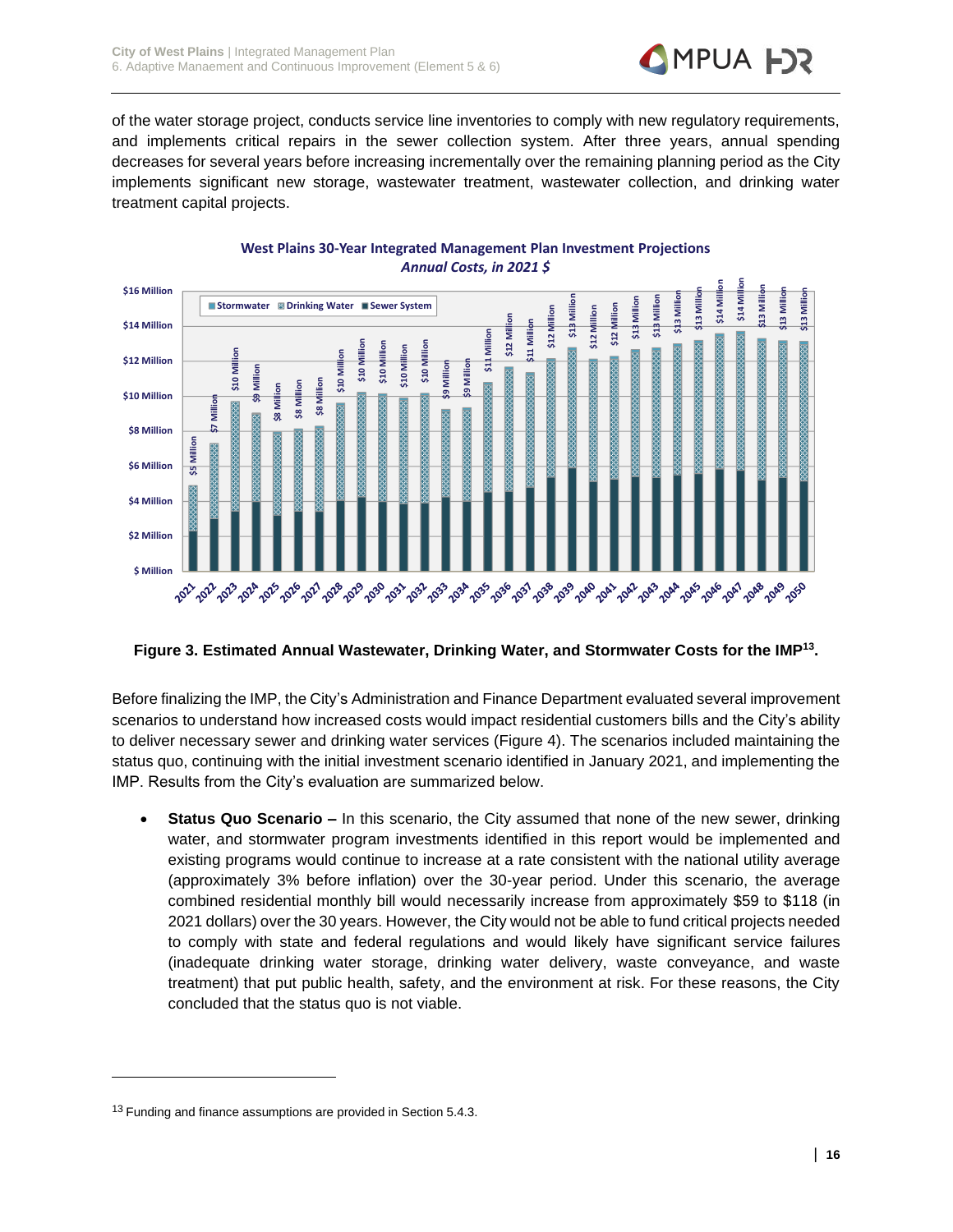

- **January 2021 Investment Scenario –** As an alternative to the status quo, the City evaluated the original improvement proposal that was presented at the January 2021 Council meeting (see Section 1). This alternative included implementing nearly all of the major capital improvements identified in this report within a 10-year period. To fund this scenario, average bills would increase by approximately 150% over the first six years and then by approximately 3% per year (before inflation) in the following years. This scenario would allow the City to meet more quickly all regulatory requirements, provide all necessary services, and protect public health, safety, and the environment. However, the necessary increase and rate of increase in average month bills to support that level of investment would be unsustainable for customers. For these reasons, the City concluded that the January 2021 Investment Scenario is not viable.
- **IMP Implementation Scenario** Despite the anticipated increase in annual costs (Figure 4) that will result from implementing the IMP, this scenario allows the City to prioritize and implement costeffective sewer and drinking water improvements while collecting additional information and data to inform future infrastructure needs. Under this scenario, the City will maintain regulatory compliance and meet near-term customer service needs while mitigating billing impacts. The City anticipates that although average monthly residential bills will have to incrementally increase to fund projects identified in this plan, the rate of increase will be moderate and result in significantly lower bills overall when compared to the January 2021 Scenario. Under the IMP, average monthly bills are projected to increase from \$59 to approximately \$145 (in 2021 dollars) at the end of the 30-year planning period. The IMP Implementation Scenario is also preferable to the Status Quo Scenario because it allows the City to fund necessary infrastructure improvements and serve customer needs while only requiring a relatively small increase in average bills by 2050 (\$118 vs. \$145, in 2021 dollars). For these reasons, the City has determined that the IMP Implementation Scenario is the most fiscally and environmentally sustainable alternative going forward.



**West Plains 30-Year Integrated Management Plan Combined Average Monthly Residential Water and Sewer Bill (2021 \$)**

<span id="page-18-0"></span>**Figure 4. Comparison of Projected Average Monthly Residential Water and Wastewater Bills for Three Infrastructure Investment Scenarios Evaluated for the IMP.**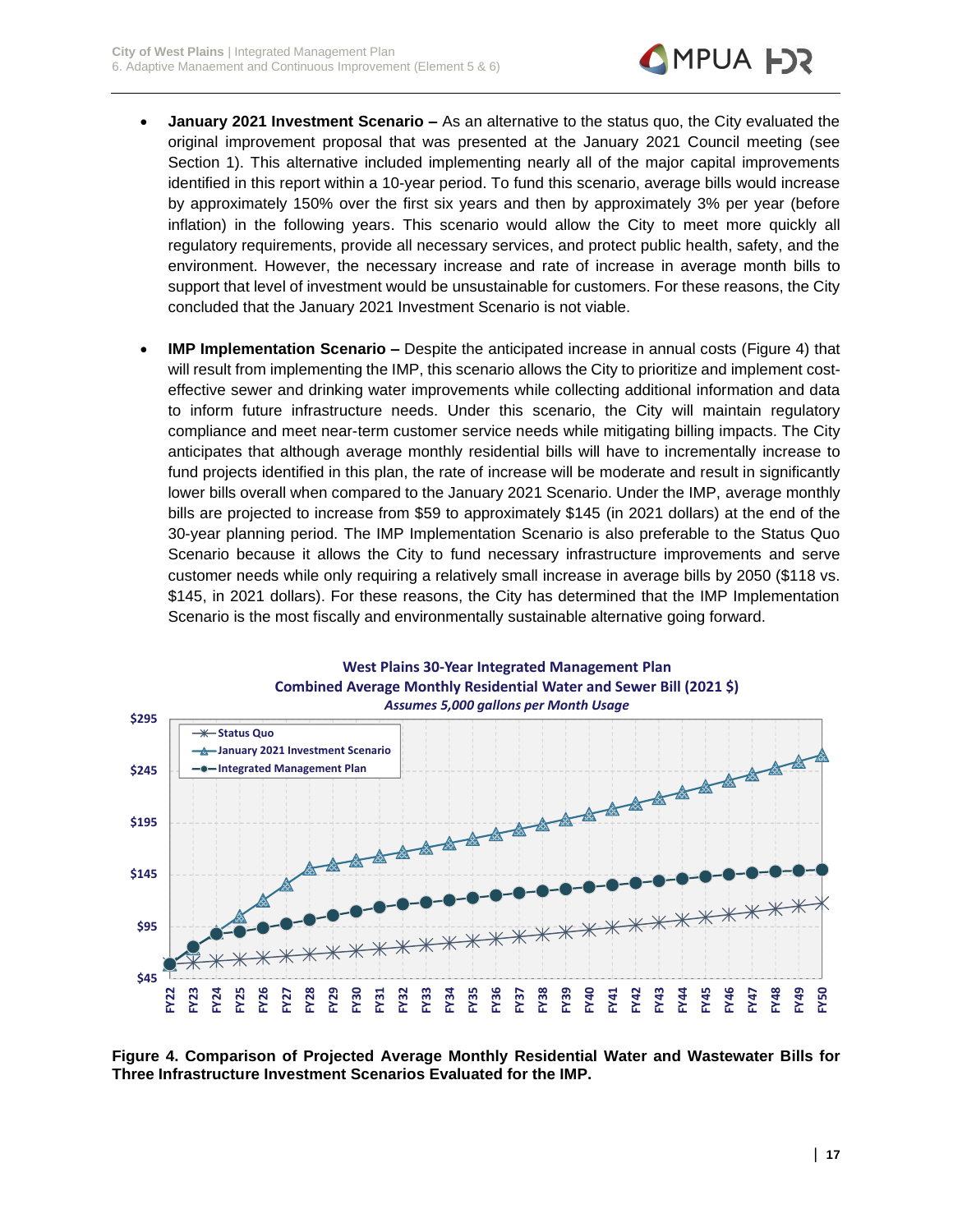

EPA's Framework recommends that integrated plans provide a financial strategy and capability assessment that demonstrates system improvements can be sufficiently funded over time. In doing so, both EPA<sup>14</sup> and MDNR<sup>15</sup> understand the importance of maintaining ratepayer affordability and recognize that there is no "one-size-fits-all" approach for determining what is affordable in every community. Over the past several years, EPA has been working to modify national Financial Capability Assessment (FCA) guidance to provide utilities with a new framework to evaluate affordability but have not yet finalized their recommendations.

EPA guidance<sup>16</sup> has generally characterized affordability relative to the community's median household income (MHI). Specific to sewer rates, EPA considers financial impacts to be low if average bills are less than 1% of community MHI, mid-range if average bills are between 1% and 2% of MHI, and high if they are greater than 2% of MHI. Guidance for evaluating the residential affordability of drinking water bills is limited but 2.5% of MHI is generally interpreted as the threshold for measuring high impacts.

Based on this guidance, the combined wastewater and drinking water residential bill threshold for high financial impacts is approximately 4.5% of MHI. In the City, this equates to approximately \$122 per month. The projected bills under the IMP Implementation Scenario remain under \$122 through the first half of the planning period. It is important to note that these billing impacts are based on planning level costs and will likely change as the City gathers additional information and innovates to find cost-effective solutions during IMP implementation. Additionally, these forecasts do not consider the impacts of new grant and loan programs or changes in socioeconomic conditions and community growth and development that may influence future project costs and affordability projections. For these reasons, the City understands that it will be important to reevaluate and refine projected costs and billing impacts every five years.

#### **5.4.3 Funding Considerations**

The City currently intends to fund major capital improvement projects included in the IMP through a combination of increased user rates, private financing, and low-interest loans available through MDNR's State Revolving Fund (SRF). The City also intends to pursue grant opportunities as they become available. Notable IMP funding and financing assumptions are summarized below. These assumptions be reviewed and revised over time, as necessary.

- **Private Loans –** The IMP assumes the City will fund Phase 1 of the drinking water storage project through a private loan. The cost forecast assumes an interest rate of 3.5% over a term of 10 years.
- **SRF Loans –** The IMP assumes that the City will fund the Phase 2 storage project, all phases of the WWTP upgrade, and the WTP upgrade through low-interest SRF loans. MDNR's SRF program features a fixed-rate, 20-year loan with a standard interest rate that is 30% of the municipal market rate. The IMP currently assumes a rate of 1.0%, an administration fee of 0.50%, and a 20-year term for all projects. These assumptions will be reevaluated and adjusted as market rates change over time. To qualify for SRF loans, applicants must demonstrate they have adequate bonding capacity and authority in addition to the necessary engineering plans. The IMP capital improvement schedule assumes the City will secure the necessary bonding capacity and finalize facility planning efforts prior to applying for an SRF loan for Phase 1A of the WWTP by March 1, 2025.

<sup>14</sup> Kopocis, K., and C. Giles.2014. Financial Capability Assessment Framework for Municipal Clean Water Act Requirements. Office of Enforcement and Compliance Assurance. Washington, D.C.

<sup>15</sup> MDNR. 2016. Missouri Integrated Planning Framework. Water Protection Program. Jefferson City, Missouri.

<sup>16</sup> Davies, T. 1995. Economic Guidance for Water Quality Standards Workbook. Office of Science and Technology. Washington, DC. EPA-823-B-95-002.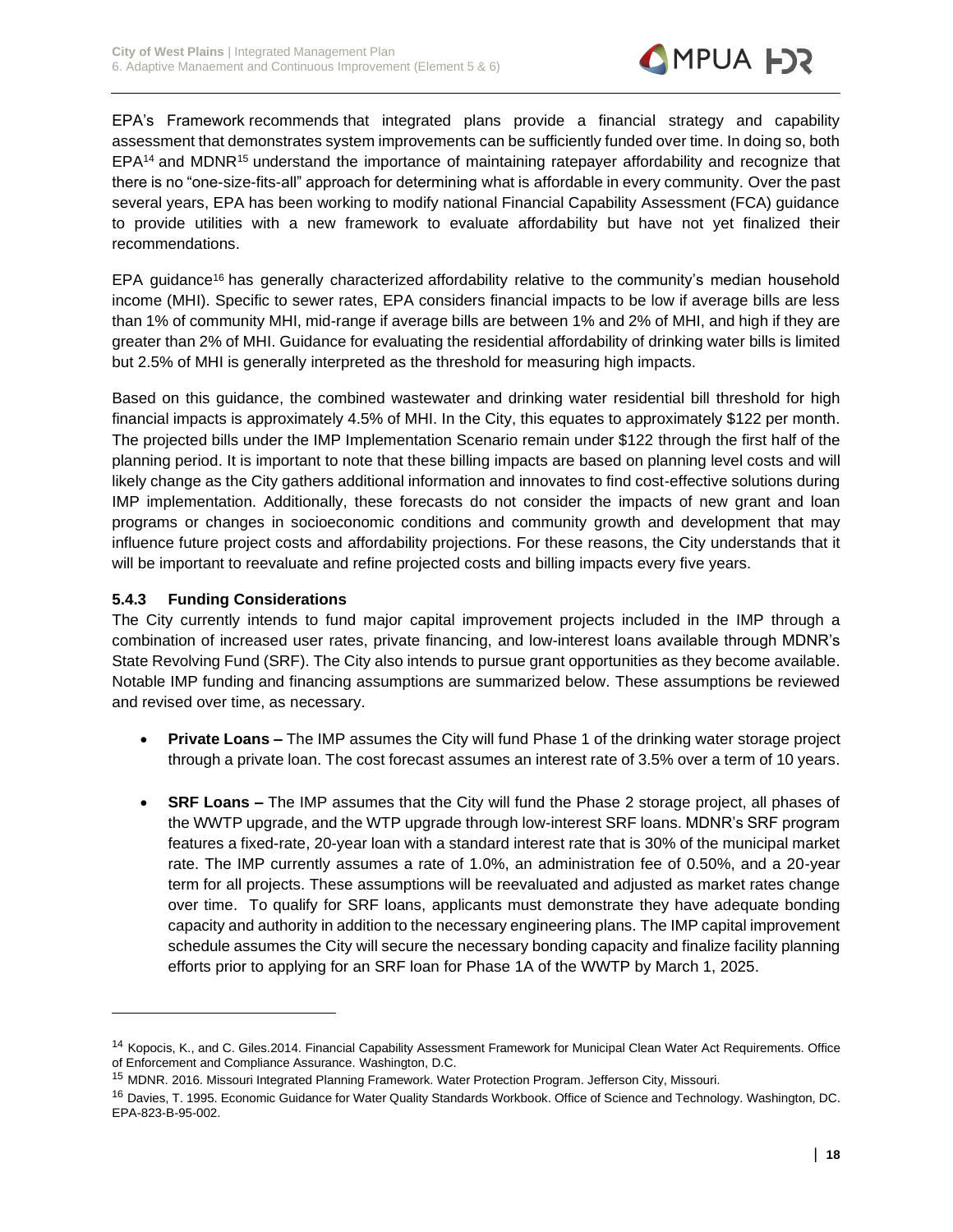## <span id="page-20-0"></span>Adaptive Management and Continuous Improvement (Element 5 & 6):

The nature of creating a substantiable capital improvement plan requires monitoring, completing system studies, evaluating projects and practices as work proceeds (Element 5), and applying new data and information to adapt or revise plans over time (Element 6).

The IMP projects planned presented in the previous sections reflects the City's understanding of infrastructure and regulatory priorities over the next 30 years with respect to the information currently available. However, priorities may change as additional needs or regulatory requirements are identified over time. Therefore, the forecasted timing and cost of wastewater, drinking water, and stormwater program improvements currently included in the plan should be considered planning level estimates that must reevaluated periodically.

Consistent with Elements 4, 5 and 6, the City anticipates implementing the IMP in a phased approach to provide investment certainty over the next 5 years but allow flexibility to respond to new regulatory or non-regulatory needs that arise over the 30-year planning horizon. To implement early actions, the City's first 5-Year IMP Action Plan is focused on conducting additional planning and assessment studies to better characterize wastewater treatment and drinking water capacity needs. Specifically, the City will pursue the following actions as part of the first 5-Year Action Plan:

#### • **Wastewater System**

- o Initiate facility planning efforts for Phase 1A WWTP improvements
- o Finalize SSES study
- o Continue existing programs

#### • **Drinking Water System**

- o Initiate detailed planning effort for Phase 1 storage enhancements
- o Update flow analysis and demand projections
- o Complete a groundwater explanation study
- o Initiate valve and hydrant testing programs
- o Initiate service line inventories
- o Continue existing programs

#### • **Stormwater System**

- o Investigate funding opportunities
- o Continue existing programs

The City will pursue these actions to the extent possible but acknowledge that funding, staff availability, and other resource constraints or unanticipated needs may impede complete implementation of the action plan. The City will provide MDNR with an annual update detailing progress on the 5-year Action Plan. Every five years, the City will submit a revised IMP and new 5-year Action Plan to MDNR with their NPDES permit renewal. Each revision will incorporate additional information and knowledge gained within the previous five years to set anticipated actions and measurable goals. Additionally, each subsequent action plan will use the added information to revise IMP projections with respect to evolving regulatory requirements and program needs.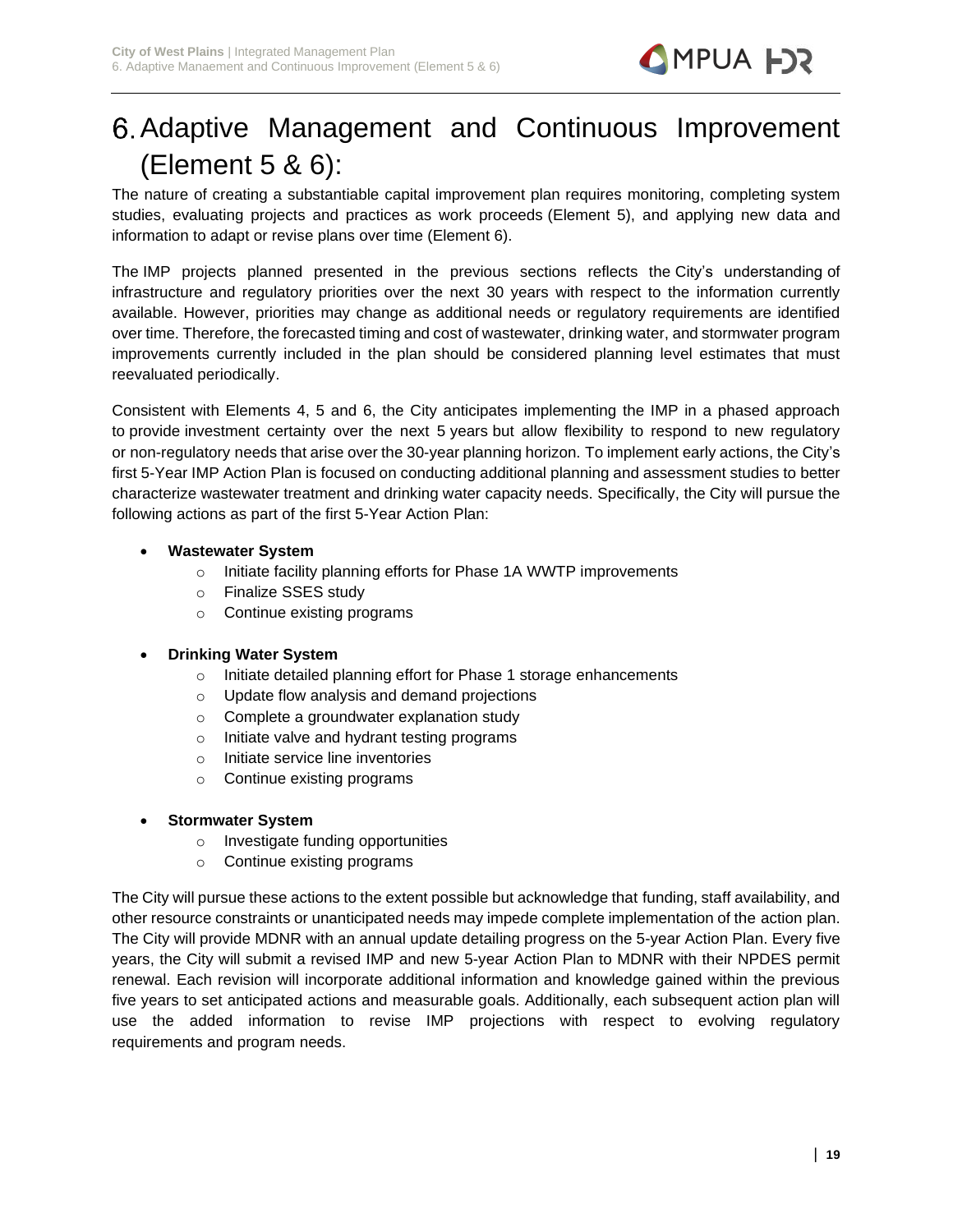#### **Appendix A. 30-Year Spending Projections (in 2021 dollars) Appendix A.1 – Wastewater and Stormwater**

|                                                                                                                                |                         |              |                       |                                           |            |                         |                       |                  |                |            |             |                               |                           |                     | <b>City of West Plains IMP</b> |                                                        |                |                               |                        |                       |                        |                                                                                                                                                                                                                                |                                              |                |                  |              |                                                                      |              |                     |                 |                        |                                          |
|--------------------------------------------------------------------------------------------------------------------------------|-------------------------|--------------|-----------------------|-------------------------------------------|------------|-------------------------|-----------------------|------------------|----------------|------------|-------------|-------------------------------|---------------------------|---------------------|--------------------------------|--------------------------------------------------------|----------------|-------------------------------|------------------------|-----------------------|------------------------|--------------------------------------------------------------------------------------------------------------------------------------------------------------------------------------------------------------------------------|----------------------------------------------|----------------|------------------|--------------|----------------------------------------------------------------------|--------------|---------------------|-----------------|------------------------|------------------------------------------|
|                                                                                                                                |                         |              |                       |                                           |            |                         |                       |                  |                |            |             |                               |                           |                     |                                | 30-Year Wastewater and Stormwater Spending Projections |                |                               |                        |                       |                        |                                                                                                                                                                                                                                |                                              |                |                  |              |                                                                      |              |                     |                 |                        |                                          |
|                                                                                                                                | FY Ending 3/31/2022     |              | 12/31/2022 12/31/2023 | 12/31/2024                                | 12/31/2025 |                         | 12/31/2026 12/31/2027 |                  | 12/31/2028     | 12/31/2029 |             | 12/31/2030 12/31/2031         | 12/31/2032                | 12/31/2033          | 12/31/2034                     | 12/31/2035                                             | 12/31/2036     | 12/31/2037                    |                        | 12/31/2038 12/31/2039 | 12/31/2040             | 12/31/2041                                                                                                                                                                                                                     | 12/31/2042                                   | 12/31/2043     |                  |              | 12/31/2044   12/31/2045   12/31/2046                                 | 12/31/2047   | 12/31/2048          |                 |                        | 12/31/2049 12/31/2050 Total thru FY 2050 |
| <b>Planning Year</b>                                                                                                           | 2021                    | 2022         | 2023                  | 2024                                      | 2025       |                         | 2026                  | 2027             | 2028           | 2029       | 2030        | 2031                          | 2032                      | 2033                | 2034                           | 2035                                                   | 2036           | 2037                          | 2038                   | 2039                  | 2040                   | 2041                                                                                                                                                                                                                           | 2042                                         | 2043           | 2044             | 2045         | 2046                                                                 | 2047         | 2048                | 2049            | 2050                   |                                          |
| Waste Water Treatment Plant (WWTP) - Div 913                                                                                   |                         |              |                       |                                           |            |                         |                       |                  |                |            |             |                               |                           |                     |                                |                                                        |                |                               |                        |                       |                        |                                                                                                                                                                                                                                |                                              |                |                  |              |                                                                      |              |                     |                 |                        |                                          |
|                                                                                                                                |                         | 75,000       |                       | 75,000 \$<br>512,000                      |            | $512,000$ S             | 512,000               | 587.000 S        | $1,115,500$ \$ | 1,211,980  |             | $1,212,690$ \$ $1,212,243$ \$ | $1,212,645$ \$            |                     |                                | $1,469,633$ \$ $1,291,230$ \$ $1,675,598$ \$           |                | $1,676,748$ \$ $1,676,658$ \$ | 2,120,350 \$           |                       | 2,436,405 \$ 1,974,985 |                                                                                                                                                                                                                                | $1,975,220$ \$ $1,974,080$ \$ $1,976,565$ \$ |                | 1,974,645 \$     |              | $1,975,358$ $\vert$ \$ $1,976,658$ $\vert$ \$ $1,978,545$ $\vert$ \$ |              | 1,072,380 \$        | 1,071,108 \$    | 1,071,640 \$           | 39,605,860                               |
| Alt. 2 Phase 1A - Construction                                                                                                 |                         |              |                       |                                           |            |                         |                       |                  | 528,500        | 903,980    | $904.690$ S | $904.243$ S                   | $904.645$ \$              | 903.883             | $904.963$ \$                   | 903,870 \$                                             | 904.620        | $904.190$ S                   | $903.603$ \$           | 903.843               | 903.903                | $903.783$ \$                                                                                                                                                                                                                   | $903.483$ S                                  | $904,995$ \$   | $904,305$ \$     | 904.435      | $904.363$ \$                                                         | 906.10       |                     |                 |                        | $\frac{1}{2}$ 17,710,395                 |
| Alt. 2 Phase 1A - Engineerin                                                                                                   |                         |              |                       | 512,000                                   |            | 512,000 S               | 512,000 S             | $512.000$ S      | 512,000        |            |             |                               |                           |                     |                                |                                                        |                |                               |                        |                       |                        |                                                                                                                                                                                                                                |                                              |                |                  |              |                                                                      |              |                     |                 |                        | 2.560.000                                |
| Alt. 2 Phase 1B - Construction                                                                                                 |                         |              |                       |                                           |            |                         |                       |                  |                |            |             |                               |                           | 182,750   9         | $311.268$ S                    | $311.728$ S                                            | 312.128        | $312.468$ S                   | $312.748$ S            | $312.968$ \$          | 312.128                | $311.250$ S                                                                                                                                                                                                                    | $311.320$ S                                  | $311.330$ S    | 311.280 S        | $311.170$ S  | $312.993$ \$                                                         | $312,733$ \$ | $312,413$ \$        | 312,033         | $311.593$ S            | 5.486.295                                |
| Alt. 2 Phase 1B - Engineering                                                                                                  |                         |              |                       |                                           |            |                         |                       |                  |                | 308,000    | 308,000 \$  | 308,000 \$                    | $308,000$ $\mid$ \$       | 308,000             |                                |                                                        |                |                               |                        |                       |                        |                                                                                                                                                                                                                                |                                              |                |                  |              |                                                                      |              |                     |                 |                        | 1.540.000                                |
| Phase 2 - Construction                                                                                                         |                         |              |                       |                                           |            |                         |                       |                  |                |            |             |                               |                           |                     |                                |                                                        |                |                               | 444,000                | 759.595               | 758,955 S              |                                                                                                                                                                                                                                | 760,188 \$759,278 \$760,240 \$               |                | 759,060 S        | 759.753 S    | 759.303 \$                                                           | 759.710 S    | 759.968 S           | 759,075 \$      | 760,048 S              | 9.559.170                                |
| Phase 2 - Engineerin                                                                                                           |                         |              |                       |                                           |            |                         |                       |                  |                |            |             |                               |                           |                     |                                | 460,000                                                | 460,000        | 460,000 S                     | 460,000 \$             | 460,000               |                        |                                                                                                                                                                                                                                |                                              |                |                  |              |                                                                      |              |                     |                 |                        | 2,300,000                                |
| <b>WWTP Planning</b>                                                                                                           |                         | 75,000 \$    | 75,000                |                                           |            |                         |                       | 75,000 S         | 75,000         |            |             |                               |                           | 75,000              | 75,000                         |                                                        |                |                               |                        |                       |                        |                                                                                                                                                                                                                                |                                              |                |                  |              |                                                                      |              |                     |                 |                        | 450,000                                  |
| 154400 - Lift Stations                                                                                                         |                         | 10,000       |                       | $10,000$   \$<br>10,000                   |            | $10,000$   \$           | 10,000                | 10,000           | 10,000         | 10,000     | 10,000      | 15,000                        | $15,000$   :              | 15,000              | $15,000$ :                     | 15,000                                                 | 15,000         | $15,000$   9                  | 15,000                 | 15,000                | 15,000                 | $15,000$ $\frac{2}{3}$                                                                                                                                                                                                         | $15,000$ \$                                  | 15,000         | 15,000           | 15,000       | $15,000$ \$                                                          | 15,000       | 15,000              | 15,000          | $15,000$ $\frac{1}{5}$ | 390,000                                  |
|                                                                                                                                |                         | 10,000       |                       | $10,000$ \$<br>$10,000$   \$              |            | $10,000$   \$           | $10,000$              | $10,000$   \$    | 10,000         | 10,000     | 10,000      | $15,000$   9                  | $15,000$   \$             | 15,000              | $15,000$   !                   | $15,000$                                               | 15,000         | $15,000$   9                  | $15,000$ $\frac{1}{5}$ | 15,000                | 15,000                 | $15,000$   \$                                                                                                                                                                                                                  | $15,000$ $\mid$ \$                           | $15,000$   \$  | $15,000$   \$    | $15,000$   : | 15,000                                                               | 15,000       | 15,000              | 15,000          | $15,000$ $\frac{1}{5}$ | 390,000                                  |
|                                                                                                                                |                         |              |                       |                                           |            |                         |                       |                  |                |            |             |                               |                           |                     |                                |                                                        |                |                               |                        |                       |                        |                                                                                                                                                                                                                                |                                              |                |                  |              |                                                                      |              |                     |                 |                        |                                          |
| 154300 - WWTP Vehicles (WWTP)                                                                                                  |                         |              | 160,000               |                                           |            | 40,000                  |                       | 170,000          |                | 40,000     |             |                               |                           | 160,000             |                                | 40,000                                                 |                | 170,000                       |                        | 40,000                |                        |                                                                                                                                                                                                                                | 160,000                                      |                | 40,000           |              | 170,000                                                              |              | 40,000              |                 |                        | 1,230,000                                |
|                                                                                                                                |                         |              | 160,000               |                                           |            | 40,000                  |                       | 170,000          |                | 40,000     |             |                               |                           | 160,000             |                                | 40,000                                                 |                | 170,000                       |                        | 40,000                |                        |                                                                                                                                                                                                                                | 160,000                                      |                | 40,000           |              | 170,000                                                              |              | 40,000              |                 |                        | 1,230,000                                |
| 154400 - WWTP Equipment (WWTP)                                                                                                 | 10,000                  | 40,000       |                       |                                           |            |                         |                       |                  |                |            | 60,000      |                               | 40,000                    |                     |                                |                                                        |                |                               |                        |                       |                        | 40,000                                                                                                                                                                                                                         |                                              |                |                  |              |                                                                      |              |                     |                 | $60,000$ \$            | 250,000                                  |
| <b>TBD Equipment</b>                                                                                                           | 10,000                  | 40,000       |                       |                                           |            |                         |                       |                  |                |            | 60,000      |                               | 40,000                    |                     |                                |                                                        |                |                               |                        |                       |                        | 40,000                                                                                                                                                                                                                         |                                              |                |                  |              |                                                                      |              |                     |                 | $60,000$   \$          | 250,000                                  |
|                                                                                                                                |                         |              |                       |                                           |            |                         |                       |                  |                |            |             |                               |                           |                     |                                |                                                        |                |                               |                        |                       |                        |                                                                                                                                                                                                                                |                                              |                |                  |              |                                                                      |              |                     |                 |                        |                                          |
| WWTP O&M                                                                                                                       | 1,148,286               | 1,171,340    | 1,409,964             | 1,423,149                                 |            | $952,409$ \$            | 980.981               | $1,010,410$ \$   | 1,040,723      | 1,071,944  | 1,104,103   | 1,137,226 \$                  | $1,171,343$ \$            | 1,206,483           | $1,242,677$ \$                 | 1,279,958                                              | 1,318,356      | 1,357,907                     | 1,398,644              | 1,440,604             | 1,483,822              | 1,528,336                                                                                                                                                                                                                      | 1,574,187                                    | $1,621,412$ \$ | 1,670,054        | 1,720,156 \$ | 1,771,761 \$                                                         | 1,824,914    | 1,879,661           | 1,936,051       | 1,994,132              | 41,870,992                               |
| Existing O&M                                                                                                                   | 634,510                 | 655.330      | 897.737               | 924,669                                   |            | $952.409$ S             | 980.981               | $1.010.410$ S    | 1,040,723      | 1,071,944  | 1,104,103   | $1,137,226$ \$                | $1,171,343$ $\frac{1}{5}$ | 1,206,483           |                                | $1,242,677$ \$ $1,279,958$ \$                          | 1,318,356      | $1,357,907$ \$                | 1,398,644              | 1,440,604             | 1,483,822              | $1,528,336$ \$                                                                                                                                                                                                                 | $1,574,187$ \$                               | $1,621,412$ \$ | $1,670,054$   \$ | 1,720,156 \$ | $1,771,761$ \$                                                       | 1,824,914    | 1.879.661           | 1.936.051       | $1.994.132$ S          | 39.830.499                               |
| Existing Debt   \$                                                                                                             | $513,776$ $\frac{1}{5}$ | $516,010$ \$ |                       | $512,227$ \$<br>498,480                   |            |                         |                       |                  |                |            |             |                               |                           |                     |                                |                                                        |                |                               |                        |                       |                        |                                                                                                                                                                                                                                |                                              |                |                  |              |                                                                      |              |                     |                 |                        |                                          |
|                                                                                                                                |                         |              |                       |                                           |            |                         |                       |                  |                |            |             |                               |                           |                     |                                |                                                        |                |                               |                        |                       |                        |                                                                                                                                                                                                                                |                                              |                |                  |              |                                                                      |              |                     |                 |                        |                                          |
| Sewer Department - Div 912<br>156010 - Sewer Distribution System                                                               | 450,000                 | 960,000      |                       | 765,000 \$<br>950,000                     |            | 400,000 S               | 600,000               | 400,000 S        | 400,000        | 400,000    | 400,000 \$  | 250,000 \$                    | 250,000 \$                | 250,000             | 250,000 \$                     | 250,000 \$                                             | 250,000        | 250,000 \$                    | 250,000 \$             | 250,000               | 250,000                | 250,000 \$                                                                                                                                                                                                                     | 250,000 \$                                   | 250,000 \$     | 250,000 \$       | 250,000      | 250,000 \$                                                           | 250,000      | 250,000             | 250,000         |                        | 250,000 \$ 10,725,000                    |
|                                                                                                                                |                         |              |                       |                                           |            |                         |                       |                  |                |            |             |                               |                           |                     |                                |                                                        |                |                               |                        |                       |                        |                                                                                                                                                                                                                                |                                              |                |                  |              |                                                                      |              |                     |                 |                        |                                          |
| Sanitary Sewer Evaluation Study (SSES) Collection system                                                                       | 350,000 S               | 760,000      |                       | $465,000$   \$<br>135,000                 |            |                         |                       |                  |                |            |             |                               |                           |                     |                                |                                                        |                |                               |                        |                       |                        |                                                                                                                                                                                                                                |                                              |                |                  |              |                                                                      |              |                     |                 |                        | 1,710,000                                |
| Emergency Repairs   \$                                                                                                         | 100,000                 |              |                       | $ \$$ 300,000 $ \$$ 615,000 $ \$$ 400,000 |            |                         |                       |                  |                |            |             |                               |                           |                     |                                |                                                        |                |                               |                        |                       |                        |                                                                                                                                                                                                                                |                                              |                |                  |              |                                                                      |              |                     |                 |                        | 1,415,000                                |
| <b>System Rehabilitation (TBD)</b>                                                                                             |                         |              |                       |                                           |            |                         | 400,000               | $400,000$ \$     | 400,000        | 400,000    | 400,000 \$  | 250,000 \$                    | 250,000 \$                | $250,000$ $\mid$ \$ | $250,000$ \$                   | 250,000 \$                                             | 250,000        | 250,000 \$                    | 250,000 \$             | 250,000 \$            | 250,000 \$             | 250,000 \$                                                                                                                                                                                                                     | 250,000 \$                                   | 250,000 \$     | 250,000 \$       | 250,000      | $250,000$ \$                                                         | 250,000      | $250,000$ $\mid$ \$ | 250,000         | 250,000 \$             | 7,000,000                                |
| System Extensions and Expansion                                                                                                |                         | 200,000      |                       | 200,000                                   |            |                         | 200,000               |                  |                |            |             |                               |                           |                     |                                |                                                        |                |                               |                        |                       |                        |                                                                                                                                                                                                                                |                                              |                |                  |              |                                                                      |              |                     |                 |                        | 600,000                                  |
| 156300 - Sewer Manholes, Covers                                                                                                | $50,000$ \$             | 150,000      |                       | $150,000$ S<br>150,000                    |            | $300,000$ $\sqrt{5}$    | 300,000               | 200,000 S        | 200,000        | 100,000    | 100,000     | 100,000 \$                    | 100,000                   |                     | $-15$                          |                                                        |                |                               |                        | .                     |                        | $-15$                                                                                                                                                                                                                          |                                              |                |                  |              | $-15$                                                                |              |                     |                 |                        | 1,900,000<br>$-15$                       |
| TBD \$                                                                                                                         | $50,000$ :              | 150,000      |                       | $150,000$ S<br>150,000 S                  |            | $300,000$ $\frac{1}{5}$ | 300,000               | $200,000$ \$     | 200,000        | 100,000    | 100,000     | $100,000$ $\mid$ 3            | 100,000                   |                     |                                |                                                        |                |                               |                        |                       |                        |                                                                                                                                                                                                                                |                                              |                |                  |              |                                                                      |              |                     |                 |                        | 1,900,000<br>l s                         |
|                                                                                                                                |                         |              |                       |                                           |            |                         |                       |                  |                |            |             |                               |                           |                     |                                |                                                        |                |                               |                        |                       |                        |                                                                                                                                                                                                                                |                                              |                |                  |              |                                                                      |              |                     |                 |                        |                                          |
| 156800 - Sewer Vehicles (Collection                                                                                            | 40,000                  | 60,000       |                       | 75,000 \$<br>100,000                      |            |                         |                       | 130,000          |                | 450,000    |             | 40,000                        | $60,000$ $\frac{1}{5}$    | 75,000              | 100,000                        |                                                        |                | 130,000                       |                        | 450,000               |                        | 40,000                                                                                                                                                                                                                         | 60,000                                       | 75,000         | 100,000          |              |                                                                      | 130,000      |                     | 450,000         |                        | 2,565,000                                |
| TBD Vehicle                                                                                                                    | $40,000$ $\mid$ \$      | $60,000$ \$  |                       | 100,000<br>75,000 \$                      |            |                         |                       | 130,000          |                | 450,000    |             | 40,000                        | $60.000$ S                | 75,000 \$           | 100,000                        |                                                        |                | 130,000                       |                        | 450,000               |                        | 40,000                                                                                                                                                                                                                         | $60,000$ $\frac{2}{5}$                       | 75,000 \$      | 100,000          |              |                                                                      | 130,000      |                     | 450,000         |                        | 2,565,000                                |
| 156400 - Sewer Equipment (Collection                                                                                           | 75,000                  |              |                       |                                           |            | $130,000$ S             | 140,000               |                  | 350,000        |            | 100,000     | 75,000                        |                           |                     |                                | 130,000                                                | 140,000        |                               | 350,000<br>- IS        |                       | 100,000                | 75,000                                                                                                                                                                                                                         |                                              |                |                  | $130,000$ :  | 140,000                                                              |              | 350,000             |                 | $100,000$ $\sqrt{5}$   | 2,385,000                                |
| <b>TBD Equipment</b>                                                                                                           | 75,000                  |              |                       |                                           |            | $130.000$ S             | 140,000               |                  | 350,000        |            | 100,000     | 75,000                        |                           |                     |                                | $130,000$                                              | 140,000        |                               | 350,000                |                       | 100,000                | 75,000                                                                                                                                                                                                                         |                                              |                |                  | 130,000      | 140,000                                                              |              | 350,000             |                 | 100,000 S              | 2.385.000                                |
|                                                                                                                                |                         |              |                       |                                           |            |                         |                       |                  |                |            |             |                               |                           |                     |                                |                                                        |                |                               |                        |                       |                        |                                                                                                                                                                                                                                |                                              |                |                  |              |                                                                      |              |                     |                 |                        |                                          |
|                                                                                                                                |                         |              |                       |                                           |            |                         |                       |                  |                |            |             |                               |                           |                     |                                |                                                        |                |                               |                        |                       |                        |                                                                                                                                                                                                                                |                                              |                |                  |              |                                                                      |              |                     |                 |                        |                                          |
| Sewer O&M                                                                                                                      | 539.920                 | 550.320      |                       | $801.433$ $\pm$<br>845.032 \$             |            | 870.383 S               | 896,494 \$            | $923.389$ S      | 951,090        | 979,623    | 1,005,068   | $1.031.197$ S                 | $1.058.030$ S             | $1.085.586$ S       |                                | $1,118,153$ \$ $1,151,698$ \$                          | $1.186.249$ S  | $1,221,836$ \$                | $1.253.687$ \$         | 1.286.396 \$          | 1.319.989              | 1.354,490 \$                                                                                                                                                                                                                   | 1.389.924 S                                  | $1,426,317$ \$ | $1.463.695$ \$   | 1.502.087    | 1,541,520 \$                                                         | 1,576,282    | $1,611,971$ \$      |                 |                        | 1,642,758 \$1,674,468 \$35,259,084       |
| Existing O&M                                                                                                                   | 371.710                 | 357.783      |                       | $490.127$ S<br>504.831                    |            | $519.976$ S             | 535.575   \$          | 551.642          | 568,191        | 585.237    | 602.794     | 620,878                       | $639.504$ S               | 658,690             | 678,450                        | 698,804                                                | 719,768        | $741.361$ S                   | 763,602                | 786.510               | 810.105                | 834,408                                                                                                                                                                                                                        | 859,441                                      | 885,224        | 911.780          | 939.134      | 967,308                                                              | 996.327      | 1.026.217           | $1.057.003$   9 | $1.088.714$ S          | 21,771,094                               |
| Admin Fee S                                                                                                                    | $168.210$ S             | $192.537$ S  |                       | 311.306 5<br>340.201 S                    |            | 350,407 S               | $360.919$ \$          | $371.747$ S      | 382,899 \$     | 394,386    | $402.274$ S | $410.319$ S                   | 418.526 S                 | 426,896   9         | $439.703$ S                    | 452.894 S                                              | 466,481        | $480.475$ S                   | 490.085                | 499,886               | 509.884                | 520.082                                                                                                                                                                                                                        | $530.483$ S                                  | $541.093$ S    | $551.915$ S      | $562.953$ S  | $574.212$ S                                                          | 579.955   9  | $585.754$ S         | 585.754 S       |                        | 585.754 S 13.487.990                     |
| Sewer System Total S 2,313,206 S 3,016,660 S 3,446,396 S 3,990,180 S 3,214,791 S 3,439,475 S 3,430,799 S 4,067,313 S 4,263,548 |                         |              |                       |                                           |            |                         |                       |                  |                |            |             |                               |                           |                     |                                |                                                        |                |                               |                        |                       |                        | S 3.991.861 S 3.860.666 S 3.907.018 S 4.261.701 S 4.017.061 S 4.542.253 S 4.586.353 S 4.821.401 S 5.387.681 S 5.918.405 S 5.143.796 S 5.278.047 S 5.423.191 S 5.364.294 S 5.513.395 S 5.513.395 S 5.552.601 S 5.864.939 S 5.77 |                                              |                |                  |              |                                                                      |              |                     |                 |                        |                                          |
|                                                                                                                                |                         |              |                       |                                           |            |                         |                       |                  |                |            |             |                               |                           |                     |                                |                                                        |                |                               |                        |                       |                        |                                                                                                                                                                                                                                |                                              |                |                  |              |                                                                      |              |                     |                 |                        |                                          |
| <b>Stormwater Management</b>                                                                                                   |                         |              |                       |                                           |            |                         |                       |                  |                |            |             |                               |                           |                     |                                |                                                        |                |                               |                        |                       |                        |                                                                                                                                                                                                                                |                                              |                |                  |              |                                                                      |              |                     |                 |                        |                                          |
| Flood Control, Primary                                                                                                         |                         |              |                       |                                           |            |                         |                       |                  |                |            |             |                               |                           |                     |                                |                                                        |                |                               |                        |                       |                        |                                                                                                                                                                                                                                |                                              |                |                  |              |                                                                      |              |                     |                 |                        |                                          |
| Flood Control, Secondary                                                                                                       |                         |              |                       |                                           |            |                         |                       |                  |                |            |             |                               |                           |                     |                                |                                                        |                |                               |                        |                       |                        |                                                                                                                                                                                                                                |                                              |                |                  |              |                                                                      |              |                     |                 |                        |                                          |
| Personnel                                                                                                                      |                         |              |                       |                                           |            | 65,000   \$             | 66.950                | 68.959           | 71,027         | 73,158     | 75,353      | 77,613                        | 79,942                    | 82,340              | 84.810                         | 87,355                                                 | 89,975         | $92,674$   \$                 | 95,455                 | 98,318                | 101,268                | 104,306                                                                                                                                                                                                                        | 107.435                                      | $110.658$      | 113.978 5        | 117.397      | $120.919$ S                                                          | 124.547      | 128,283             | $132,132$   9   | $136,096$ \$           | 2,505,948                                |
| 0&M                                                                                                                            |                         |              |                       | 50,000                                    |            | $50,000$ $\frac{1}{5}$  | 50,000                | 50,000           | 50.000         | 50,000     | 50,000      | 50,000                        | 50,000                    | 50,000              | 50,000                         | 50,000                                                 | 50,000         | 50,000                        | 50,000                 | 50,000                | 50,000                 | 50,000                                                                                                                                                                                                                         | 50,000                                       | 50,000         | 50,000           | 50,000       | 50,000                                                               | 50,000       | 50,000              | 50,000          | $50,000$   \$          | 1,350,000                                |
| <b>Stormwater Management</b>                                                                                                   |                         |              | - 15<br>$\sim$        | $50.000$ S                                |            | $115.000$ \ \$          | 116,950               | $118.959$ $\leq$ | 121.027        | 123.158    | 125.353     | $127.613$ S                   | $129.942$ S               | $132.340$ $\pm$     | 134.810 \$                     | $137.355$ $\pm$                                        | $139.975$ \ \$ | $142.674$ \$                  | $145.455$ \$           | $148.318$ \$          | 151.268 !              | 154,306                                                                                                                                                                                                                        | $157.435$ $\pm$                              | 160.658        | $163.978$ \$     | 167.397      | $170.919$ \$                                                         | 174.547      | $178.283$ \$        | $182.132$ S     | $186.096$ \$           | 3.855.948                                |

Note: Total 30-year costs for some projects presented in Table A.1 include financing assumptions and may differ from the initial capital costs presented in the main body of the report.

# **CHPUA HOR**